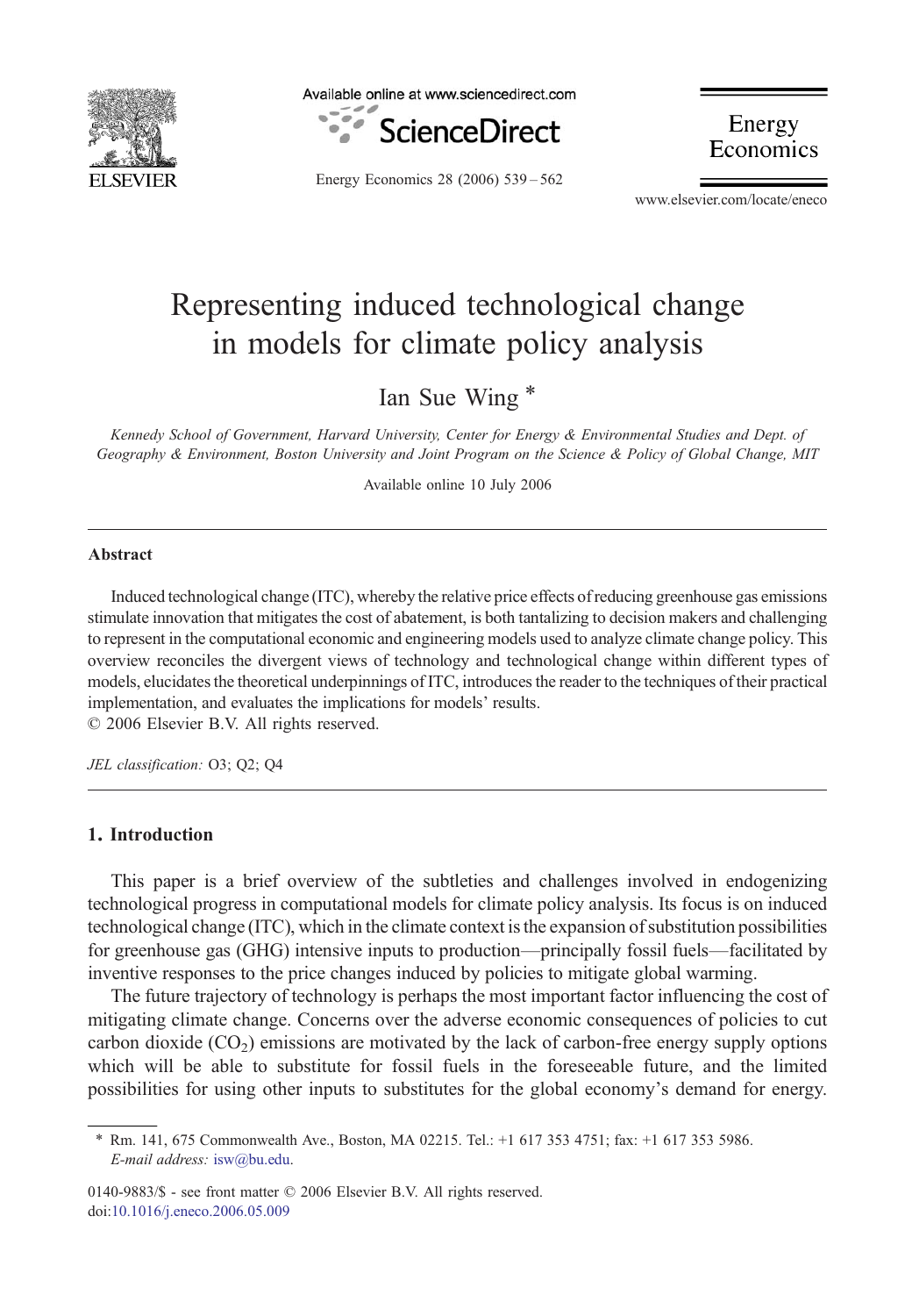<span id="page-1-0"></span>

Fig. 1. Endogenous technological change and GHG mitigation: the big picture.

Innovations which facilitate substitution on either the demand or supply side are therefore seen as the saving grace which can moderate the cost of climate policies.

Computational investigations of the costs of reducing GHG emissions policies often treat technological progress as exogenous and invariant to the effects of abatement policies. In an intertemporal optimization framework, autonomous technological advance favors a "wait-and-see" strategy of continuing to emit at high levels while allowing innovation to lower future abatement costs (e.g., [Wigley et al., 1996; Manne and Richels, 1997\)](#page-23-0). By contrast, ITC implies that such beneficial innovation may be stimulated by near-term actions such as subsidies for the research and promotion of carbon-free energy supplies or energy efficiency improvements, or simply aggressive programs of abatement, thus favoring an "act now" strategy (e.g., [Grubb et al., 1995](#page-22-0)).

At issue are analysts' assumptions about the response of innovation to policy-induced input price changes and the consequent shift in substitution possibilities. Since [Hicks \(1932\)](#page-22-0) initial articulation of the ITC hypothesis, theoretical and empirical elaboration of the mechanisms by which prices affect the rate and direction of innovation have until recently proved elusive.<sup>1</sup> But in spite of this caveat, the idea that forcing producers to bear the costs of cutting pollution induces technological change that both alleviates the costs of abatement and increases profits still captures the imagination of environmental advocates and scholars alike. $2$ 

Fig. 1 captures the essence of the issue. While the direct effects of emission taxes or quotas on welfare (i) have been well studied (see, e.g. [Weyant \(ed.\), 1999](#page-23-0)), we still have only a limited

<sup>&</sup>lt;sup>1</sup> [Hicks \(1932, p. 124\)](#page-22-0): "a change in the relative prices of factors of production is itself a spur to invention, and to invention of a particular kind—directed to economizing the use of a factor which has become relatively expensive". Attempts by [Kennedy \(1964\)](#page-22-0), [von Weizsacker \(1965\)](#page-23-0) and [Ahmad \(1966\)](#page-21-0) to develop this hypothesis into a theory led to a sizeable literature (for surveys, see [Binswanger and Ruttan, 1978; Thirtle and Ruttan, 1987](#page-21-0)) which after much argument and criticism (e.g. [Samuelson, 1965; Nordhaus, 1973a](#page-23-0)) faded from view in the 1970s. The topic has seen a revival thanks to [Acemoglu \(2002\)](#page-21-0) model of directed technical change, which continues to spawn applications in the environmental policy arena (e.g., [Smulders and de Nooij, 2003](#page-23-0)). <sup>2</sup> This is the so-called "Porter hypothesis"—see, e.g., [Ashford et al. \(1985\)](#page-21-0), [Ashford \(1994\)](#page-21-0) and [Porter and van der](#page-23-0)

[Linde \(1995\)](#page-23-0)—as well as [Palmer et al. \(1995\)](#page-23-0) for criticisms. In a reconciliation of these positions, [Popp \(2005\)](#page-23-0) demonstrates that when the outcome of pollution-saving R&D is uncertain, a tax on pollution which reduces a firm's expected profit will induce innovation which has a high probability of lowering profits even further but which nonetheless has a low probability of increases profits above their pre-tax level.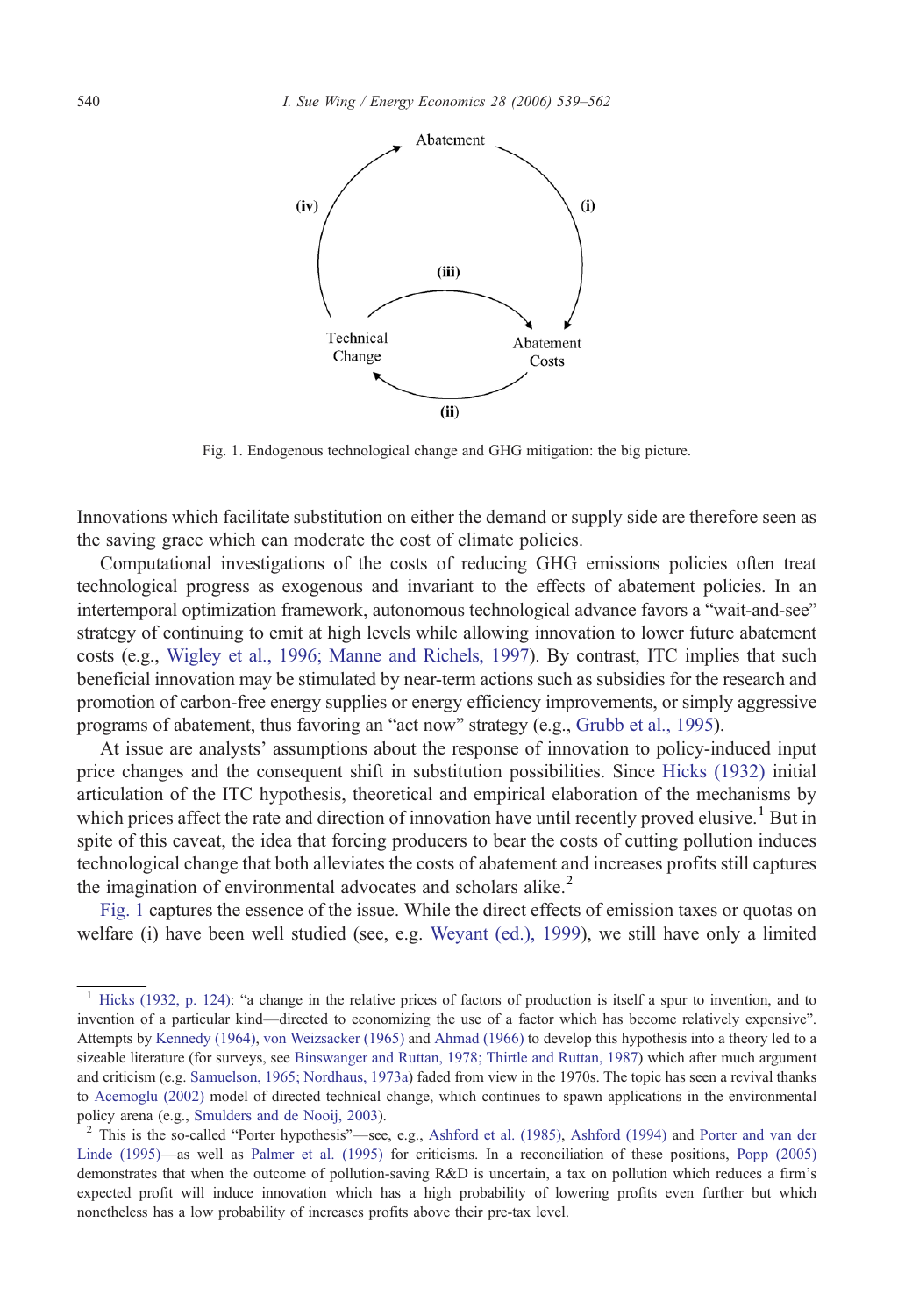understanding of how such measures may induce technological change (ii) and what the economic and environmental consequences of this may be (iii). Thus, to gain further insight into the influence of ITC on the optimal program of mitigation (iv) requires an elaboration of the mechanisms which drive the feedback loop (ii)–(iii).

To represent this feedback loop in climate policy simulations, exogenous technological change must be replaced by a formulation which renders both the rate and the direction of innovation endogenous. It is necessary for the analyst to designate which variables represent the inputs to and the outputs of innovation, develop a reduced-form structural representation of the transformation between the former and the latter, and express the result with models using specific algebraic functions and numerical parameterizations. Building on previous reviews, $3$  this paper sheds light on how these architectural options are constrained by the different structural representations of technology in the two main classes of climate policy simulations: "bottom-up" engineering models and "top-down" macroeconomic models.<sup>4</sup> The result is a concise roadmap to the practical methods of implementing the basic theoretical elements of technological change, which points to promising directions for future investigations of the nexus between climate policy and ITC.

The remainder of the paper is organized into four sections. Section 2 lays the groundwork for the succeeding discussions by introducing a simple conceptual framework for understanding the different representations of technology in climate policy models. Section 3 examines engineering and economic conceptions of technological change, reconciling the former's description of "microscale technological change" with the latter's description of substitution. Section 4 is the meat of the paper, which compares and contrasts the various methods of representing technological change within climate policy models. Section 5 provides a summary and conclusions.

# 2. What is "Technology"? insights from production theory

Throughout the paper we employ the analytical device of a hypothetical producer, who in each time period  $t = \{0, ..., T\}$  generates output,  $Y(t)$ , according to a production function, O, denominated over two inputs: a quantity  $C(t)$  of a clean good (e.g., a composite of capital, labor and non-energy intermediate inputs) and a quantity  $D(t)$  of a dirty good (e.g., fossil fuels) which generates pollution:

$$
Y(t) = Q[C(t), D(t)].
$$
\n<sup>(1)</sup>

In the neoclassical model of production, Q represents the envelope of feasible techniques of combining quantities of  $C$  and  $D$  to produce the level of output Y. Each technique may be thought

<sup>3</sup> e.g., [Azar and Dowlatabadi \(1999\),](#page-21-0) [Grubler et al. \(1999\),](#page-22-0) [Weyant and Olavson \(1999\),](#page-23-0) [Grubb et al. \(2002\),](#page-22-0) [Goulder](#page-22-0) [\(2004\)](#page-22-0), and especially [Loeschel \(2002,](#page-22-0) 2004). <sup>4</sup> Bottom-up models (e.g., MARKAL—[Löschel, 2004\)](#page-22-0) refer to primal activity analysis simulations that solve for the

levels of capacity of energy transformation and conversion technologies that minimize the cost of fulfilling demands for energy services that are either specified according to demand curves or derived from a simple aggregate macroeconomic model (e.g. [Manne et al., 1995](#page-22-0)). They contain a detailed description of the energy system in the form of a technology matrix that represents the level of capacity of individual processes for transforming different primary energy resources into a range of energy carriers, and for converting these commodities into energy services that satisfy final demands. Topdown models refer to macroeconomic simulations which come in two flavors: primal aggregate Ramsey growth models with an environmental sector (e.g., DICE and RICE—[Nordhaus and Boyer, 2000](#page-23-0)), and primal–dual CGE models (e.g., EPPA—[Paltsev et al., 2005\)](#page-23-0) that solve for the set of commodity and factor prices, and the levels of industry activity and household income that clear all markets in the economy, given aggregate factor endowments, households' consumption technologies (specified by their utility functions) and industries' transformation technologies (specified by their production functions).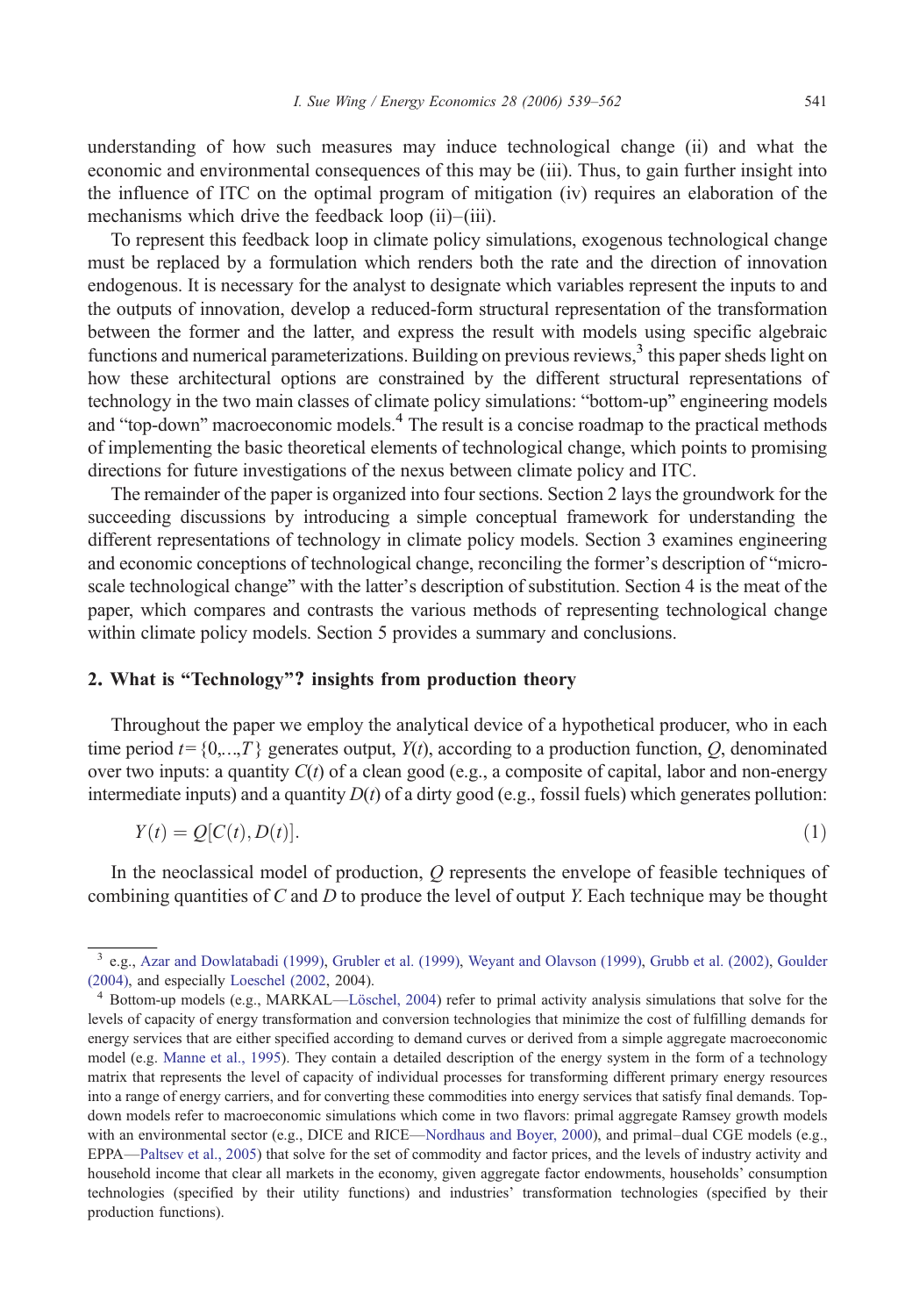of as a particular production process for combining clean and dirty inputs in a fixed proportion given by the benchmark unit demands  $\overline{C}$  and  $\overline{D}$ , respectively. Thus, for technique  $m \in M$ ,<sup>5</sup>

$$
Y_m(t) = \min[C_m(t)/\overline{C}_m, D_m(t)/\overline{D}_m].
$$
\n(2)

If  $O(t) \subseteq M$  is the subset of techniques operated at time t, then the overall levels of output and demands for inputs in Eq. (1) are given by the corresponding sums over all active techniques:

$$
Y(t) = \sum_{m \in O(t)} Y_m(t), \ C(t) = \sum_{m \in O(t)} C_m(t) \text{ and } D(t) = \sum_{m \in O(t)} D_m(t).
$$

In the case where the set M completely specifies all possible means of producing output—at  $t$ or any other period—then  $Q$  is all-encompassing and immutable. In this world the production function is an essentially static concept, with the only margin of adjustment being substitution, whereby the producer is able to switch among different known and available techniques of production in response to a change in the relative price of inputs. The magnitude of this shift is determined the shares of the two inputs in production, their relative prices, and the elasticity of substitution,  $\sigma$ , which determines the curvature of  $Q^6$ .

[Fig. 2](#page-5-0)(A) is the textbook illustration of this process. The feasible production set, shown in gray, defines the combinations of  $C$  and  $D$  which can generate a unit of  $Y$ . The heavy arc defining the boundary of this set is the unit isoquant, which corresponds to the level curve of  $Q$ , or the locus of production techniques which utilize the smallest amounts of  $C$  and  $D$  per unit output. Techniques such as  $A_0$  in the interior of the production set use larger quantities of C and/or D, and are therefore comparatively inefficient. Thus, of the set of available techniques,  $A(t) \subseteq M$ , the isoquant is the smooth approximation to the sequence of linear combinations of the efficient subset,  $A_1 - A_4$ .

In each time period a profit-maximizing producer can generate a unit of output by employing one or more frontier techniques, which combines C and D in the fixed proportion  $\overline{\overline{D}}_m / \overline{C}_m$ , shown by the slope of the dashed rays running through them.<sup>7</sup> In competitive equilibrium the producer chooses the quantity of each input so as to equalize its marginal physical productivity and its market price. In unit input space, the point where this occurs corresponds to the combination of techniques at which the slope of the relative price line is tangent to the unit isoquant.<sup>8</sup> Thus, if at time t the dirty input is relatively inexpensive, a situation represented by the price line  $PP$ , then the producer will employ technique (2), so that  $O(t)=A_2$ . If at  $t+1$  a pollution tax makes D relatively dearer, the relative price line rotates counter-clockwise to  $P'P'$  and the producer shifts to  $A_3$ .

The foregoing description highlights a deep duality and important semantic distinctions between the conceptions of technology in bottom-up and top-down models. The former typically represent the individual As, treating each as "a technology", i.e., an activity or process of a particular type. The shift from  $A_2$  to  $A_3$  is "technology substitution", referred to as "microscale technological change" by

<sup>5</sup> Bottom-up studies often refer to these as "linear" technologies because they are specified in terms of their cost functions, i.e., the dual of Eq. (2).

<sup>6</sup> The elasticity of substitution can be thought of as the percentage change in the relative quantities of the inputs to production induced by a one-percent change in relative input prices, with the price and quantity of output held constant. Mathematically,  $\sigma = -\left(\frac{d(C/D)}{C/D} \div \frac{d(p_c/p_D)}{p_c/p_D}\right)$ 

<sup>&</sup>lt;sup>7</sup> e.g., the gently-sloped ray through technique  $A_4$  indicates that it employs inputs of the clean input relatively intensively, while the steeply-sloped ray through  $A_1$  indicates that it is relatively pollution-inte

<sup>&</sup>lt;sup>8</sup> Using the fact that under conditions of perfect competition and constant returns to scale the marginal product of each input is equal to its price (∂Q/∂C= $p_c$  and ∂Q/∂D= $p_p$ ), the total derivative of Eq. (1) can be rearranged to yield dD/  $dC=-p_C/p_D$ , which is the marginal rate of technical substitution (i.e., the slope of the isoquant) at the point of tangency in D–C space.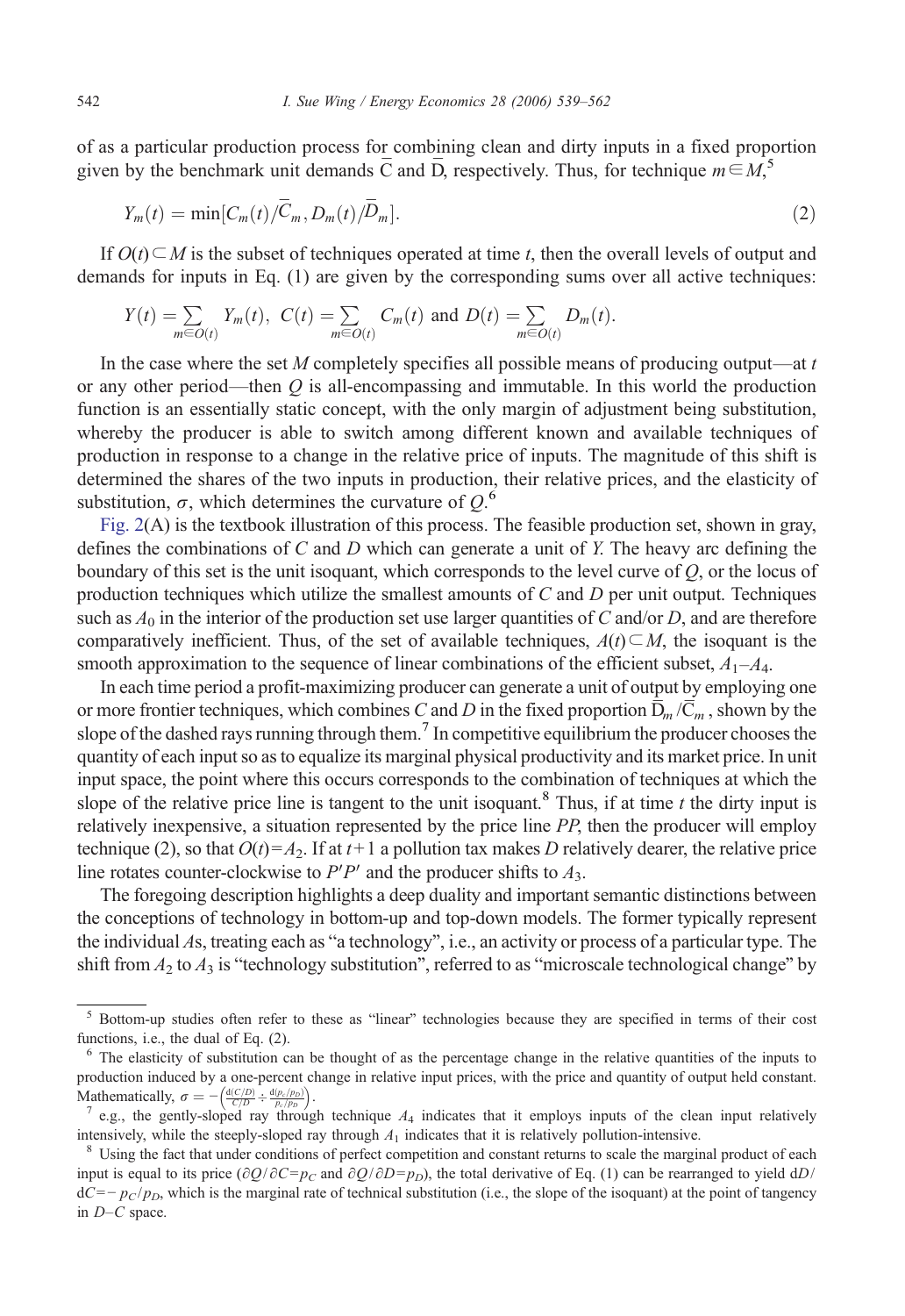[Grubler et al. \(1999\)](#page-22-0). By contrast, macroeconomic models rarely represent discrete activities but instead consider "the technology" to be the entire envelope  $Q$ , whose discrete elements all exist prior to the relative price change, but may not all have been operated. The shift from  $A_2$  to  $A_3$  is therefore regarded as substitution. To understand the subtleties of this distinction it is necessary to clarify what is meant by technological change.

# 3. Technological change and its inducement

## 3.1. Economic vs. engineering conceptions of technological change

Technological progress is a change in the character of productive activity. This change can be radical, creating fundamentally new products or processes, or incremental, improving the performance or efficiency of ones which already exist. Technological change encompasses the processes of invention, innovation or development, and diffusion or adoption. Invention is fueled by individual human creativity and the state of scientific knowledge, while development relies on engineering know-how to scale-up working prototypes into commercially useful, routinized production processes, whose widespread adoption by firms depends on both ruling prices and the level of producers' technical knowledge.

The narrower economic conception of technological progress is the change in the character of production, with prices held constant, which enables more output to be produced using the same quantities of inputs, or, symmetrically, which allows the same level of output to be produced from smaller quantities of inputs. In the present context, innovation alters the recipe for combining C and  $D$  to make  $Y$ , a process which constitutes an evolution in the shape of the production function. The implication is that  $Q$  is no longer the envelope of all possible production techniques, only those feasible at time t. Radical technological change is synonymous with the appearance in subsequent periods of new techniques, while incremental technical change corresponds to increases over time in the efficiency with which known techniques transform inputs into output. Technical progress occurs if either of these processes shifts the unit isoquant inward toward the origin.

Fig.  $2(B)$  provides an illustration. First, imagine that at t, prices are constant at PP and the production function is given by  $Q$ . Then radical technological change creates the new technique  $A_5$ , which is capable of generating a unit of output using the same amount of D as  $A_2$ , but with one-third less of input C. The result is an expansion of the feasible production set and a shift in the unit isoquant toward the origin to  $Q'$ , which is a new transformation frontier given by the sequence of linear combinations of  $\{A_1, A_5, A_4\}$ .  $A_2$  and  $A_3$  are eclipsed, and join  $A_0$  in the interior of the production set. The key outcome is the shift in the point of tangency between the relative price line and the isoquant, with the producer shifting from  $A_2$  to a combination of techniques  $A_1$ and  $A_5$ , using relatively less of the dirty input in the process.

A similar outcome arises if instead of radical innovation there is incremental improvement in the efficiency of techniques  $A_2$  and  $A_3$ , represented by their inward shifts to  $A'_2$  and  $A'_3$ . The necessary condition here is the *differential* movement of each technique along its ray toward the frontier, with the largest improvements being concentrated in the most pollution-intensive activities. Thus, with incremental technological change the sequence of techniques which define  $\hat{O}$  and  $\hat{O}'$  are identical, but the change is in the *character* of its constituent activities. In this case the producer also adopts a cleaner technique of production, shifting from  $A_2$  to a combination of  $A_2'$  and  $A_3'$ .

The C-using and D-saving shift of the production frontier in [Fig. 2\(](#page-5-0)B) is an example of biased technical change, which occurs when an innovation saves relatively more of one input to production than another. The strength of this effect is known as the bias of technical progress,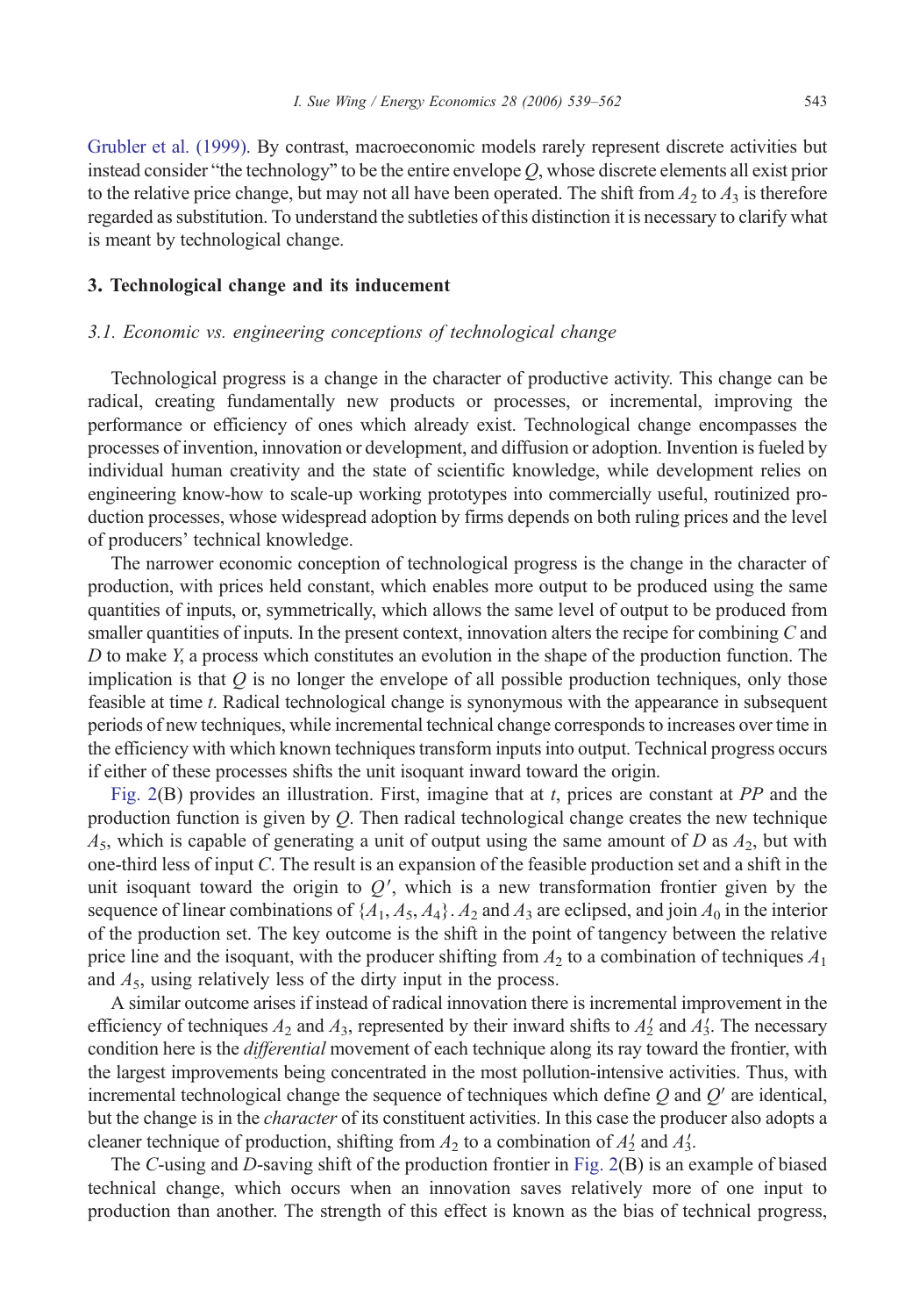<span id="page-5-0"></span>

Fig. 2. Substitution versus technical progress.

which is the rate of change in the shares of the inputs to production when the prices of inputs and output are held constant ([Binswanger and Ruttan, 1978\)](#page-21-0). Fig. 2(C) illustrates the alternative case of neutral technical progress, in which the rates of reduction in input demand are identical, and shift the entire isoquant toward the origin without changing its shape. The upshot is that with unchanged relative prices the producer sticks with technique  $A_2$ , but is able to create a unit of output from proportionately fewer units of all inputs.

But while technical progress implies an expansion of the subset of efficient techniques and/or a change in their efficiencies, the converse is not necessarily true. Obvious examples are a small increase in the efficiency of  $A_0$  or the appearance of a new technique within the grey area, both of which are improvements which have no effect on the position of the unit isoquant. It is less obvious, however, that a shift in the frontier does not automatically imply progress. This is illustrated by the pathological case of "ineffectual innovation" in Fig. 2(D). Despite the efficiency improvement from  $A_5$  to  $A'_5$ , this technique is sufficiently distant from the pre-existing production point  $A_2$  in normalized input space that the producer continues to be use the latter. However, this taxonomic convention is complicated by price changes. If prices shift from  $PP$  to  $P'P'$  in Fig. 2 (B), then the existence of a highly efficient technique such as  $A_5$  facilitates greater substitution of C for D than would be the case in Fig.  $2(A)$ . Only then can it be said that progress has actually taken place.

### 3.2. Technological change vs. substitution

The foregoing examples shed light on the relationship between substitution and technical change. Once we relax the assumption of constant prices, technological change in the broadest sense of the term can be logically thought of as a two-step process of innovation followed by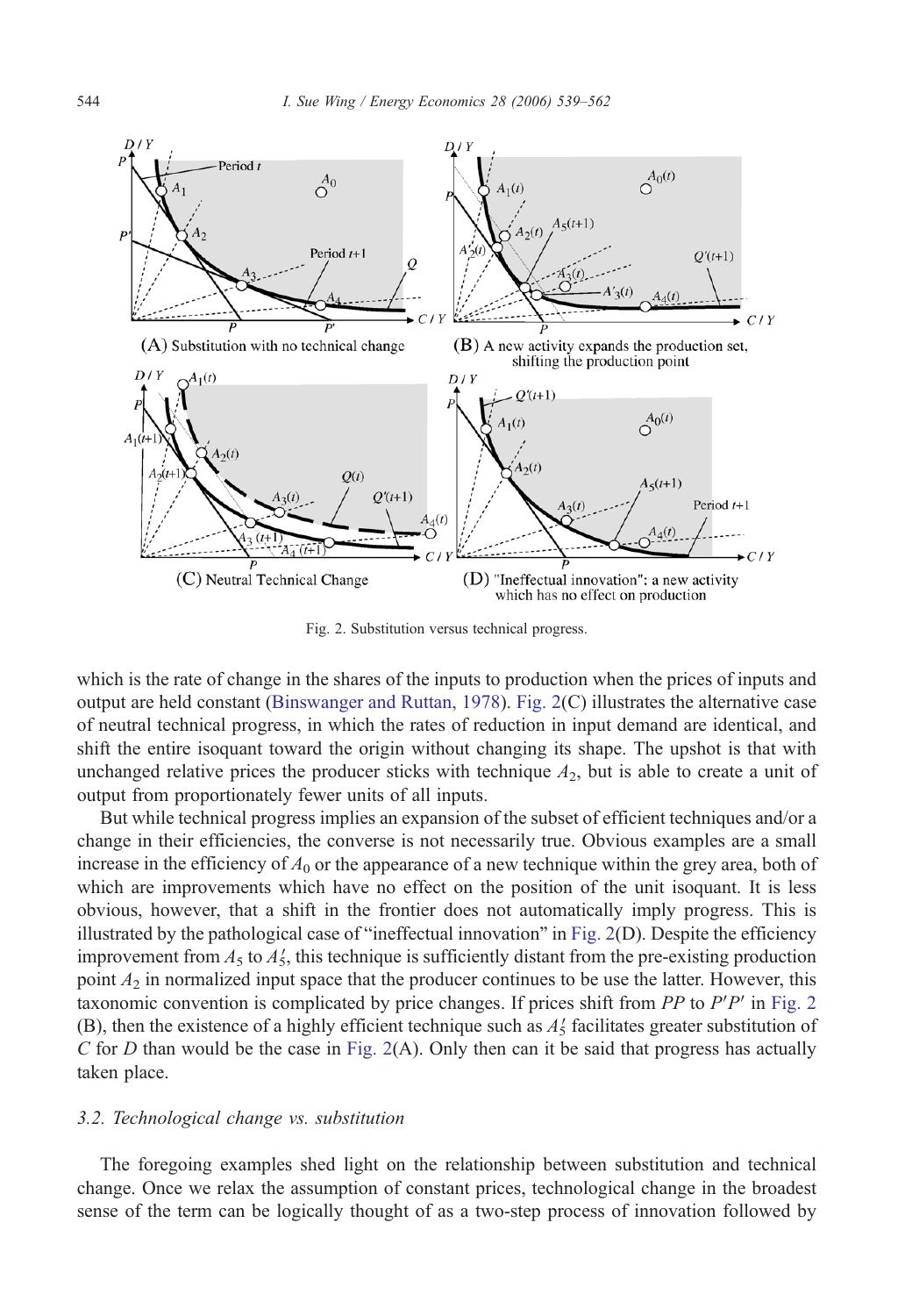

Fig. 3. Substitution vs. technical change: a conceptual classification.

substitution toward newly-available techniques. The general caution is that maintaining a neat conceptual distinction between substitution and technical change is not a straightforward task.<sup>9</sup>

To classify an observed shift in technique it is necessary to discern whether the production process which ends up being used pre-dates the price change. Several cases are possible in [Fig. 2](#page-5-0) (A), a taxonomy for which is given in Fig. 3. If  $A_3$  does not exist in period t then technical progress has clearly taken place. If it does exist, the question is whether  $A_3$  has been operated prior to t, or is a still "new" in the sense of being available but unused. In the first instance, once  $A_3$  has not experienced intervening efficiency improvements, then the shift is clearly substitution. If  $A_3$ has never been used but has been available at sufficient scale, then whether or not substitution has occurred is ambiguous. But in any case this circumstance seems implausible, as it is unlikely that producers will build up sizeable capacity in unprofitable technologies only to leave them idle in expectation of uncertain future price changes. The more likely alternative is where  $A_3$  has been *invented* but is not a fully-fledged production process at t. Then the movement from  $A_3$  to  $A_2$  must involve development, diffusion, and scale-up of operations, all of which are components of technological change.

The unit isoquant is thus a snapshot of the techniques amongst which the producer is assumed to be able to shift frictionlessly over a certain time-frame. The length of this interval (which in climate policy models is on the order of  $5-10$  years) distinguishes substitution—which is

<sup>9</sup> This point harks back to an old debate on the possibility of econometrically identifying both the elasticity of substitution and the bias of technological change given prices and quantities of inputs and output [\(Nerlove, 1967; Diamond et al., 1978\)](#page-23-0). This question has been rendered moot by the use of flexible cost and production functions such as the translog or generalized Leontief, in which bias of technical progress is given by the coefficient on the time-trend in an input's intensity or share, controlling statistically for the effects of the prices and/or quantities of inputs and the scale of production.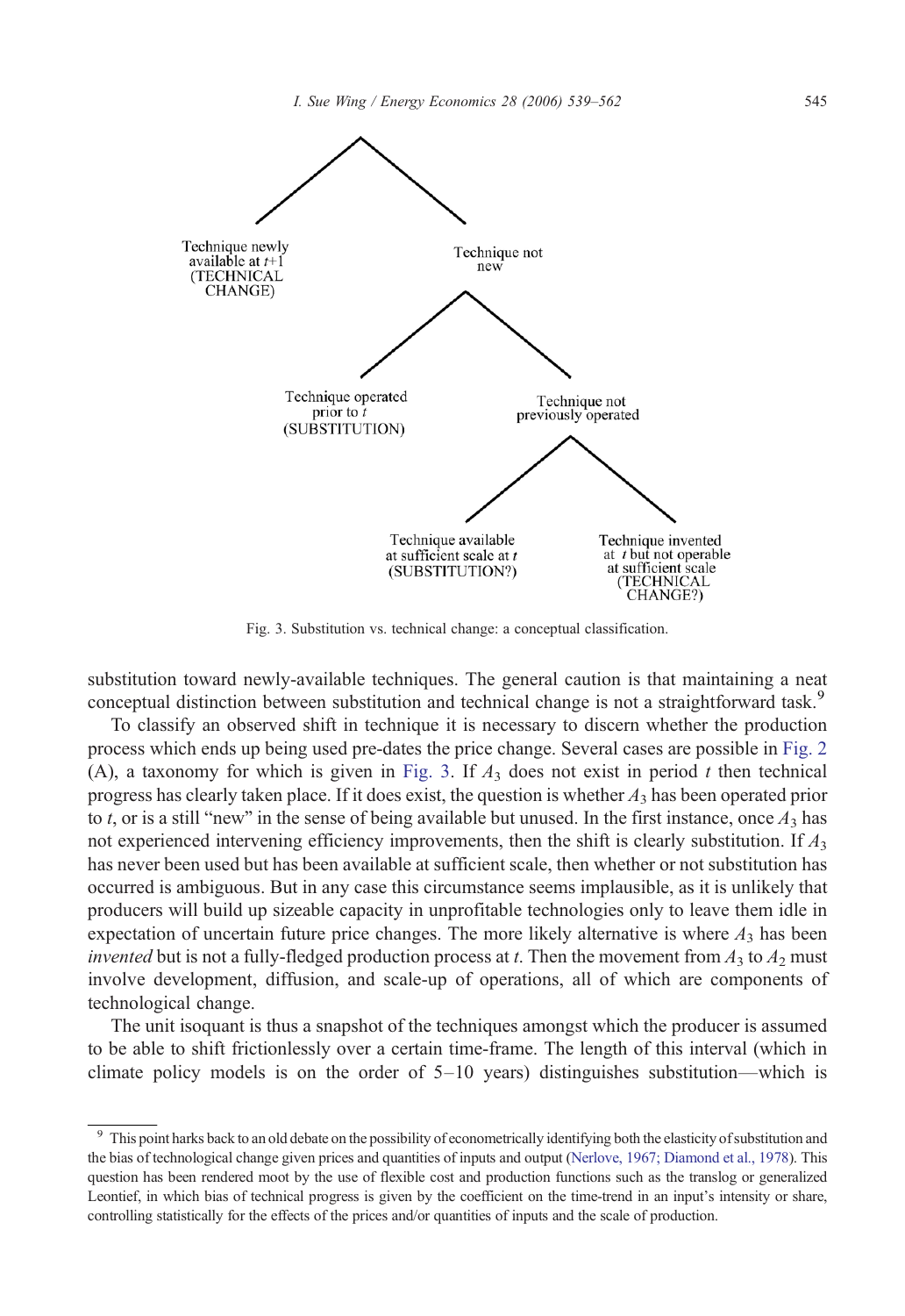

Fig. 4. The elasticity of substitution as an efficiency parameter.

considered to be a contemporaneous phenomenon, from technological change—which, depending on how radical a new technology is, may take several decades. Judgments about the scope of substitution possibilities in the short run are implicit in the value of the elasticity of substitution, which is perhaps the most important exogenous parameter employed in the numerical calibration of top-down models.

Fig. 4 portrays a hypothetical situation where benchmark data indicate that  $\overline{Y}$  units of output are produced from  $\bar{C}_3$  units of the clean input and  $\bar{D}_3$  units of the dirty input at relative input prices PP. The missing piece of necessary information is the elasticity of substitution, whose value defines the curvature of the isoquant through  $\overline{A}_2$  which is tangent to PP.<sup>10</sup> While  $\overline{A}_2$  is a known benchmark, there is often a dearth of information about the range of alternative activities to which the producer can switch in the short run, implying that  $\sigma$  must be assumed. For given shifts in relative prices, a low elasticity  $\sigma_L$  reflects the availability of alternatives such as  $A_1$  and  $A_3$  whose input proportions are similar to A<sub>2</sub>, while a high elasticity  $\sigma_H$  reflects the availability of the radically different (and relatively efficient) alternatives  $A_1'$  and  $A_3'$ .

If a given expenditure on research allows technological breakthroughs appear with some constant flow probability, then the more time the producer has to adjust to a given price change, the greater the chance of that an innovation comes into being which is capable of transforming currently unprofitable techniques with radically different input proportions into feasible production alternatives at the new ruling prices. Thus, the larger the value of  $\sigma$ , the greater the potential for conflating long-run substitution with elements of technological change.

An important corollary is that with stable prices, the availability of new clean production techniques (i.e., ones close to the  $C$  axis) is likely to have little contemporaneous impact on production. This point is suggested by [Fig. 5](#page-8-0), which plots historical data on average U.S. fossil fuel prices from DOE/EIA, trends in patenting of energy supply and demand technologies from

<sup>&</sup>lt;sup>10</sup> Models' predictive validity rests on their ability to replicate real-world observations. Calibration refers to the numerical procedures which solve for the values of the coefficients in a model's equations which enable the model to reproduce the data on which it is empirically benchmarked. Because there are frequently fewer observations than unknown parameters, the calibration problem is often under-determined, and can only be solved if the modeler exogenously specifies the values of key parameters [\(Jorgenson, 1984; McKitrick, 1998; Dawkins et al., 2001](#page-22-0)). Where econometric estimates are not available, the latter are often based on assumptions and judgment.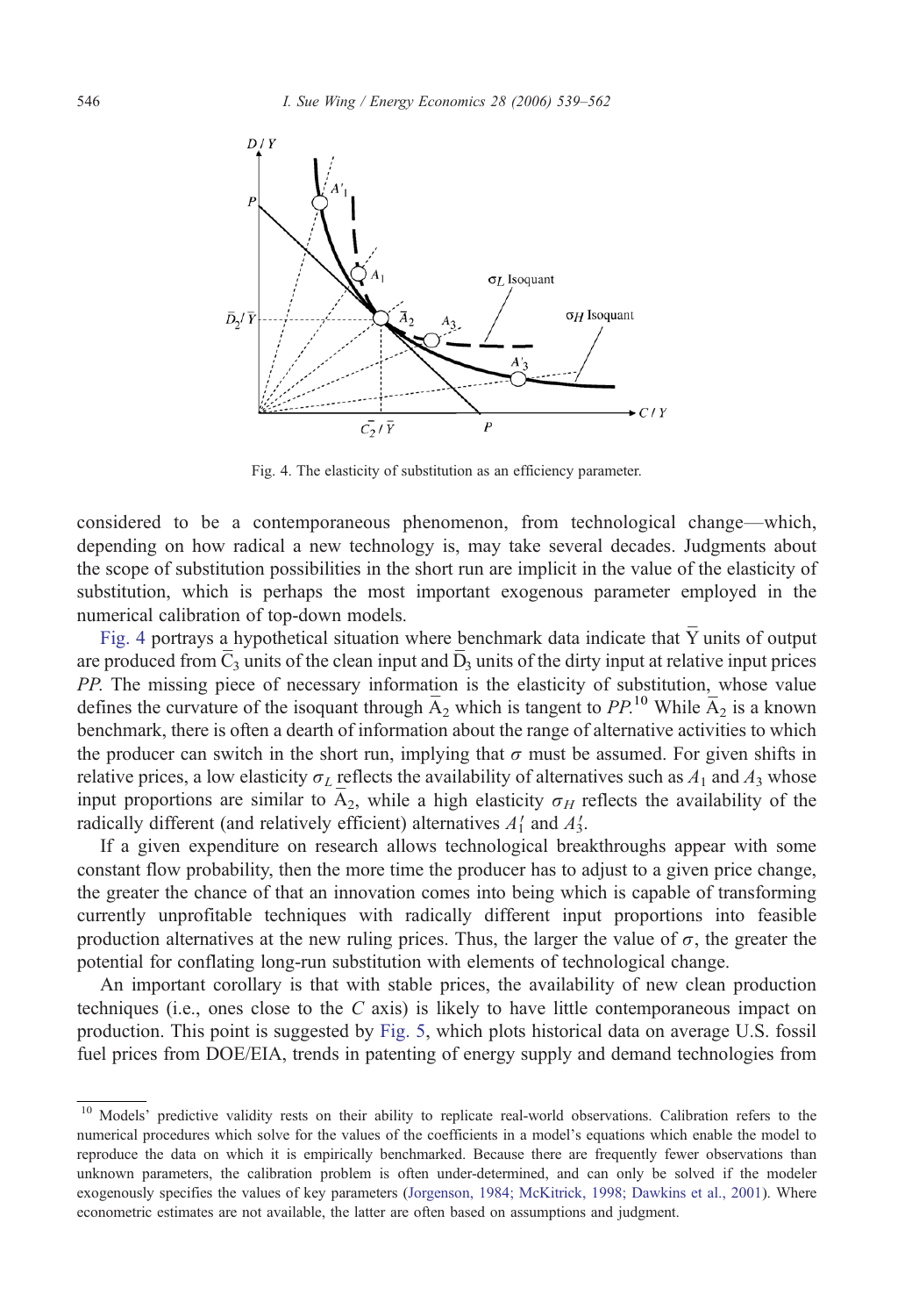<span id="page-8-0"></span>[Popp \(2001, 2002\)](#page-23-0), indices of the effects of substitution and embodied technical progress on industries' energy intensity, and an index of aggregate energy intensity net of structural change from [Sue Wing and Eckaus \(2004\)](#page-23-0). Despite the surge in energy technology patenting in response to the first energy price shock (epoch I), it took many more years of high prices (epoch II) before aggregate energy intensity began to decline. This lag is suggestive of the time and resources



Fig. 5. The impact of energy prices on technological change and energy intensity. Sources: DOE/EIA (various years); [Popp](#page-23-0) [\(2001, 2002\);](#page-23-0) [Sue Wing and Eckaus \(2004\)](#page-23-0).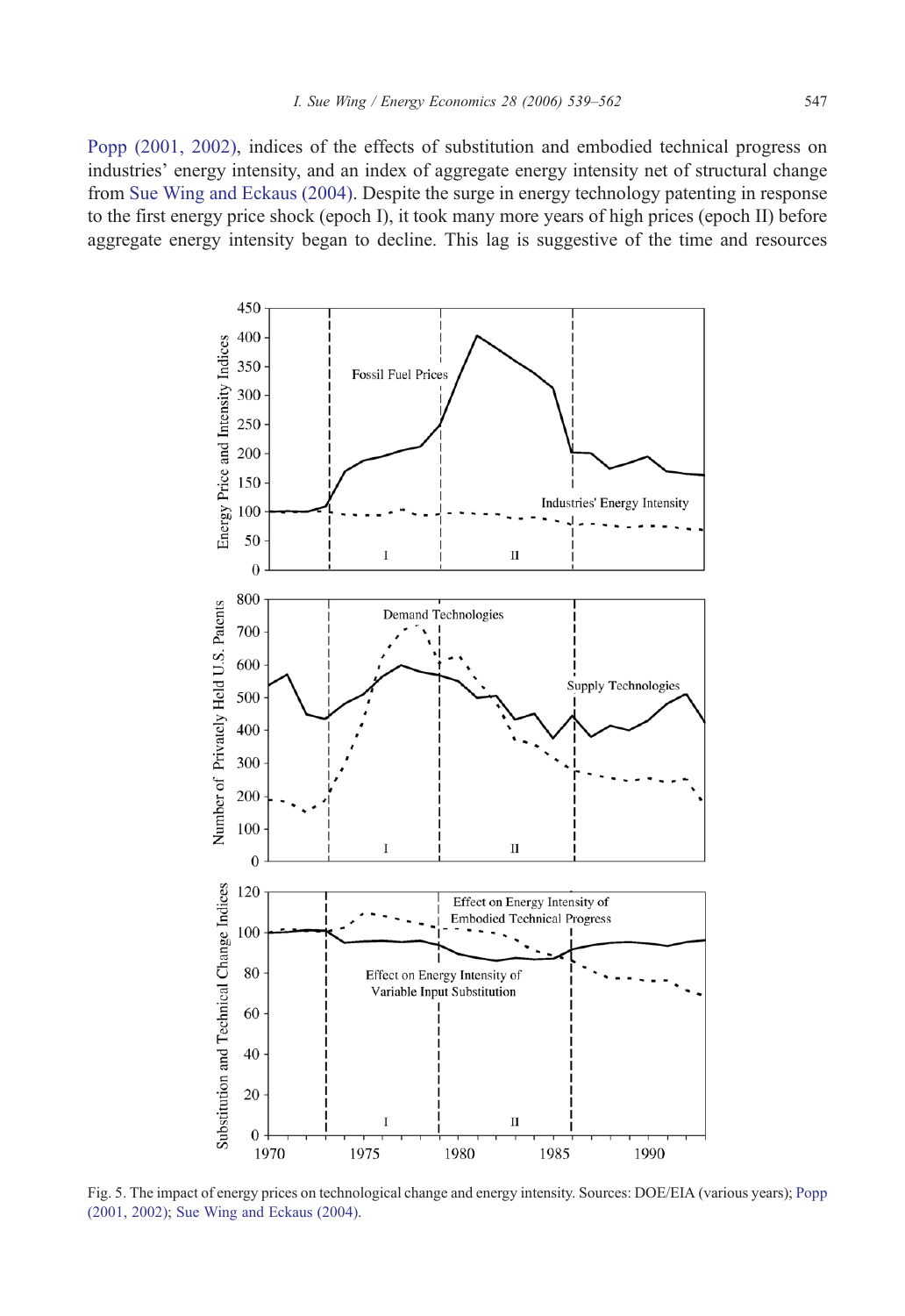<span id="page-9-0"></span>

Fig. 6. The Ahmad–Binswanger–Ruttan model of ITC.

necessary for producers to move between invention and substitution. In particular, Sue Wing and Eckaus find that while energy intensity was temporarily diminished by substitution during this period, the former's sustained decline (even after the collapse of energy prices) was due to embodied technical change—namely, the capitalization of energy-saving innovations into industries' stocks of equipment, machinery and especially information technology capital.

The implication is that we should be pessimistic about the likelihood of success of subsidies to bring high-efficiency or low-carbon technologies "down off the shelf " and into commercial use without complementary measures to increase the price of inputs which embody GHGs (IPCC 2001: §7.3.4.1). This raises the question of how prices affect both patenting (i.e., invention) and the intervening processes of innovation and diffusion, which we turn to next.

#### 3.3. Understanding inducement

In what is perhaps the clearest theoretical articulation of ITC, [Ahmad \(1966\)](#page-21-0) and [Binswanger](#page-21-0) [and Ruttan \(1978\)](#page-21-0) treat the isoquant in [Figs. 2 and 3](#page-5-0) as only one of many potential families of techniques for producing output under different relative price regimes. Each of these alternative production functions represents a draw from a superset of production possibilities which is determined by the state of technological knowledge in each period. The key determinant of the alternative which is actually realized is the *innovation possibility curve* (IPC), which represents the efficient frontier of this superset in input space, and defines the envelope of unit isoquants which the producer is capable of developing with a given research and development expenditure.

Fig. 6 provides an illustration. The IPC in each period is given by the dashed lines and the heavy curves show the production functions which are actually realized. The latter are the ones that share a common point of tangency with the relative price line and the IPC, so that the marginal rates of technical substitution along the isoquant and the technology menu both equal the relative price ratio. Prices therefore not only induce the producer to select the particular technique which lies at the point of tangency between the relative price line and the unit isoquant,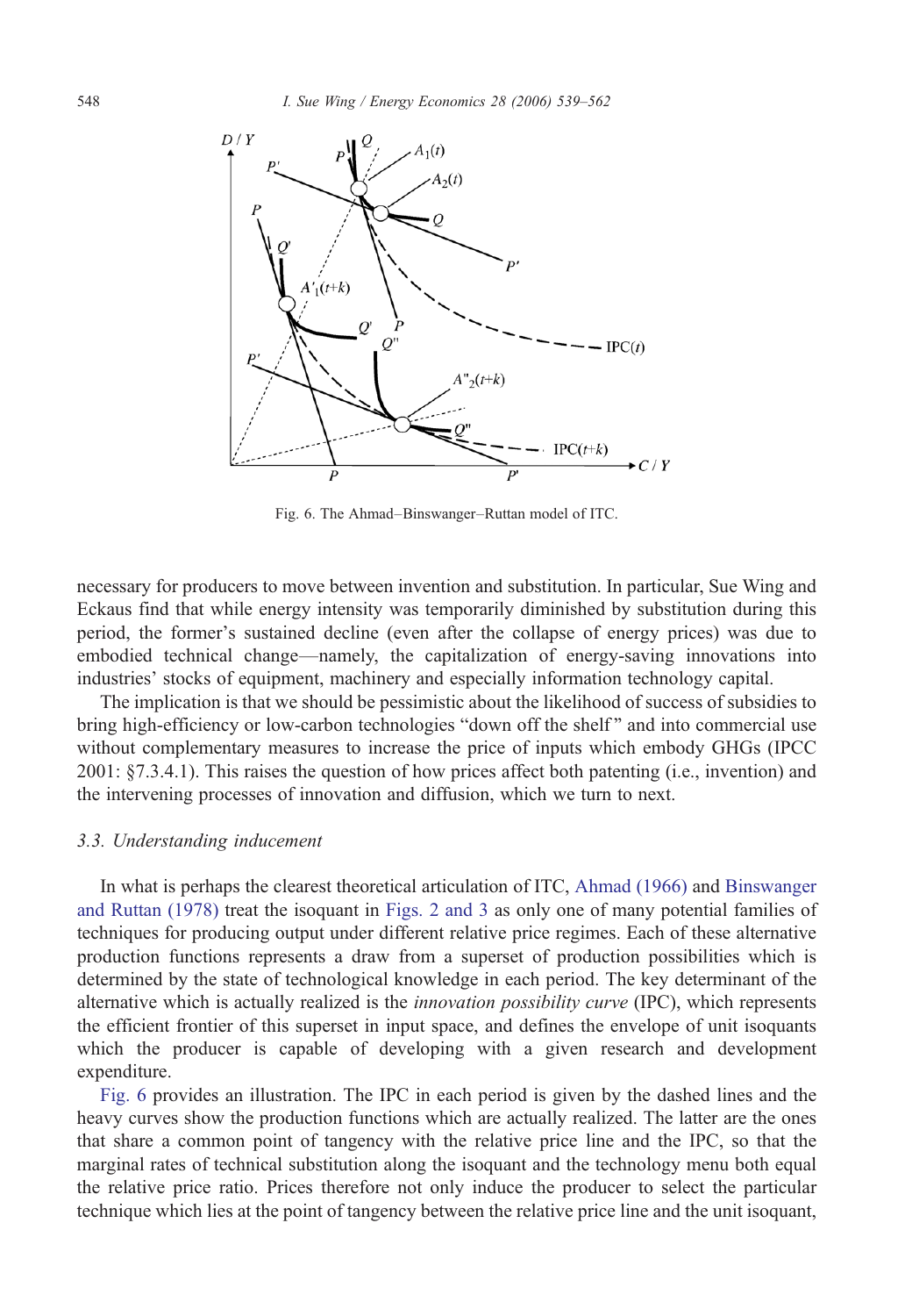they also induce the selection of the family of activities which lies at the point of tangency between the relative price line and the IPC.

Given the state of technical knowledge in period  $t$ , relative prices  $PP$  determine both the production function  $OO$  and the active technique  $A_1$ . Over a span of k periods, the increase in knowledge due to the secular progress of scientific discovery makes innovation more efficient, causing the IPC to move toward the origin in a neutral fashion. The production function thus shifts inward until it is jointly tangent with the new IPC and the relative price schedule. The upshot is that even with constant prices, biased technical progress can occur as the production function moves to  $Q'Q'$ . If relative prices change to  $P'P'$  the producer's instantaneous response is to shift to technique  $A_2$ , which gives rise to a slight reduction in the demand for the dirty input.<sup>11</sup> But over time, prices serve to direct the process of technical change, causing the entire production function to shift to  $O^{\prime\prime}O^{\prime\prime}$  and the producer's shift to the vastly different technique  $A_2$ <sup>"</sup> on this frontier, which employs a far smaller input of D. The shift from  $QQ$  to  $Q''Q''$  thereby represents price-induced  $C$ -using and  $D$ -saving technical progress.<sup>12</sup>

[Fig. 6](#page-9-0) is also suggestive of the importance of  $\sigma$ . By pinning down the curvature of QQ, it determines which realization of the production function will be jointly tangent to the IPC and the relative price line. The elasticity of substitution is therefore a de facto technology parameter ([Jacoby et al., this volume](#page-22-0)), which leads immediately to the question of whether there exist similar parameters which determine the position and curvature of the IPC. It turns out that the answer is no. Although the Ahmad–Binswanger–Ruttan framework provides a short-cut to the outcome of ITC, the IPC's shape is determined by the mechanisms through which technological change proceeds.

Recall that the IPC's distance from the origin is indicative of the overall efficiency of production, which in turn is determined by the economy's stock of skills, experience, ideas and blueprints. Collectively these can be viewed as an intangible asset—"knowledge capital" whose accumulation is driven by education and the additions to economically-useful human understanding as a result of production experience or investments in research. The IPC's position and curvature reflect the potential influence of prices on both the precursors and the outcome of the accumulation process, namely, the inducement of R&D and the influence of intangible capital on the character of the set A.

To understand why, it is necessary to develop a process-based elaboration of the feedback loop in [Fig. 1.](#page-1-0) An example is illustrated schematically in [Fig. 7.](#page-11-0) Besides inducing contemporaneous substitution among tangible inputs, shifts in  $p_D / p_C$  also stimulate inventive activity in the form of R&D (A) through a mechanism which still is not well understood. But although the need to mitigate rising unit costs creates the demand for innovation, the supply is constrained by the firm's current revenues, which determine the pool of resources available for research (B). The key implication is that quantity of R&D is determined by the equilibration of the forces (A) and (B). Innovation can be thought of as the process by which R&D is transformed into new knowledge (C). Together, these factors are responsible for endogenously shifting the IPC toward the origin.

Because it is the outcome of the accumulation process, technological change occurs only with a lag. In the analogue of diffusion or adoption, the envelope of substitution possibilities shifts in

<sup>&</sup>lt;sup>11</sup> A technical detail is that once the production function at t is realized given prices and the state of knowledge, the remainder of the IPC disappears. Therefore, in [Fig. 6](#page-9-0) the price change does not cause the contemporaneous movement of  $OO$  along IPC(t). Rather, the prices P'P' determine a new point of tangency between the production function and the IPC

at  $t+1$ .<br><sup>12</sup> [Jones \(2005\)](#page-22-0) uses the concept of the IPC to build up production functions from stochastic microfoundations.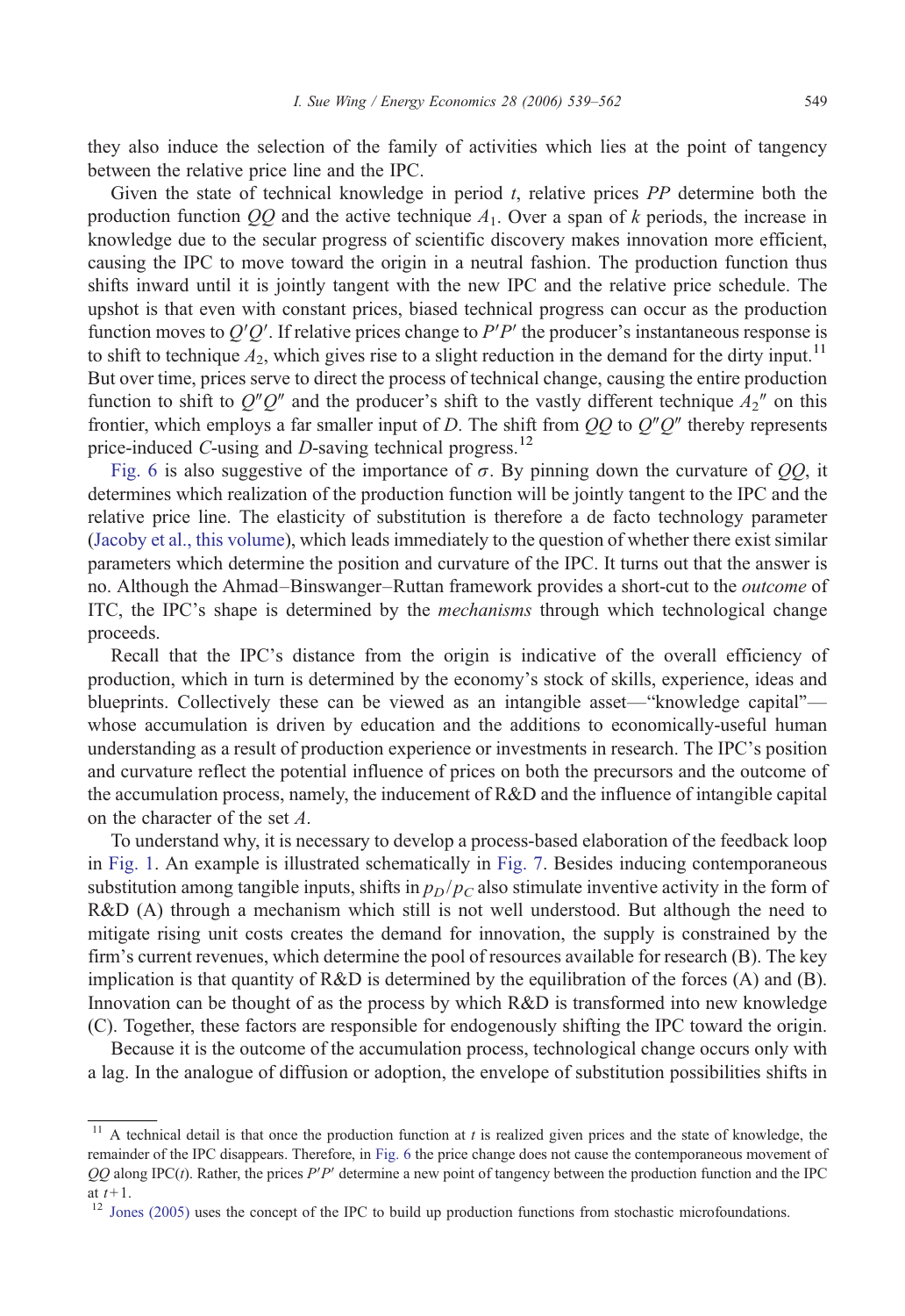<span id="page-11-0"></span>

Fig. 7. A process-based model of ITC.

response to the increased supply of knowledge (D) and the effect of relative prices on the incorporation of knowledge into the production function  $(E)$ .<sup>13</sup> These processes enhance productivity and profits (F) either by increasing the efficiency of production or facilitating the substitution of knowledge for relatively costly tangible inputs. By specifying the differential improvements in the efficiency with which  $C$  and  $D$  are employed, these factors implicitly define the curvature of the IPC.

In the present context it is useful to think of knowledge not as monolithic but as heterogeneous in character, differentiated in terms of the ideas, blueprints, etc. that improve the producer's efficiency of employing C versus that of using  $D$ . As we shall see, the implication is that all six of

The deeper point here is the essential dependence of the input-saving consequences of an invention on relative prices, notwithstanding the inventor's intention to save on one input or another. [Samuelson \(1965: 355\)](#page-23-0) captures the essence of the issue: "For the most part, labor saving innovation has a spurious attractiveness to economists because of a fortuitous verbal muddle. When writers list inventions, they find it easy to list labor-saving ones and exceedingly difficult to list capital-saving ones. (Cannan is much-quoted for his brilliance in being able to think up wireless as a capital-saving invention, the syllable 'less' apparently being a guarantee that it does in fact save capital!) That this is all fallacious becomes apparent when one examines a mathematical production function and tries to decide in advance whether a particular described invention changes the partial derivatives of the marginal-productivity imputation one way or another. Thus, consider a locomotive. It is big and heavy. So the literary mind thinks that it must correspond to a capital-using invention and hence to a labor-saving invention. Or think of a complex Rube Goldberg-like modern contraption. It is intricate and round about. So it must be regarded as labor-saving and capital-using. And yet there is not the slightest pretext for such inference. In the steady state, when human labor is organized through time with locomotives rather than without them, there is no way to tell in advance whether the relative share of labor in comparison with property has gone up or down in the steady state with production at all stages vertically integrated. We have the unfortunate tendency to use labor as the denominator in making productivity statements. Any invention, whether capital or labor saving, just by virtue of its definition as an invention rather than a disimprovement will, other things being equal, result in more output with the same labor or the same output with less labor. That could be said with any factor substituted for labor. But we know how difficult it is with a changing technology to get commensurable non-labor factors to put in the denominator of a productivity comparison. So we tend to concentrate on labor, and then we fall for the pun, or play on words, which infers a labor-saving invention whenever there is an invention. Thus, consider a simple case where output acts as if it were produced by a Cobb–Douglas [C–D] function with coefficients 3/4 and 1/4. Now let the locomotive, or the wheel, or fire, or the calculus be invented. Now can one have the least idea whether the function is merely increased in scale as against being twisted one way or the other in terms of its C–D coefficients? And when considers embodied technical change, and changing elasticities of substitution, as one must be prepared to do, how far from intuitive the problem becomes".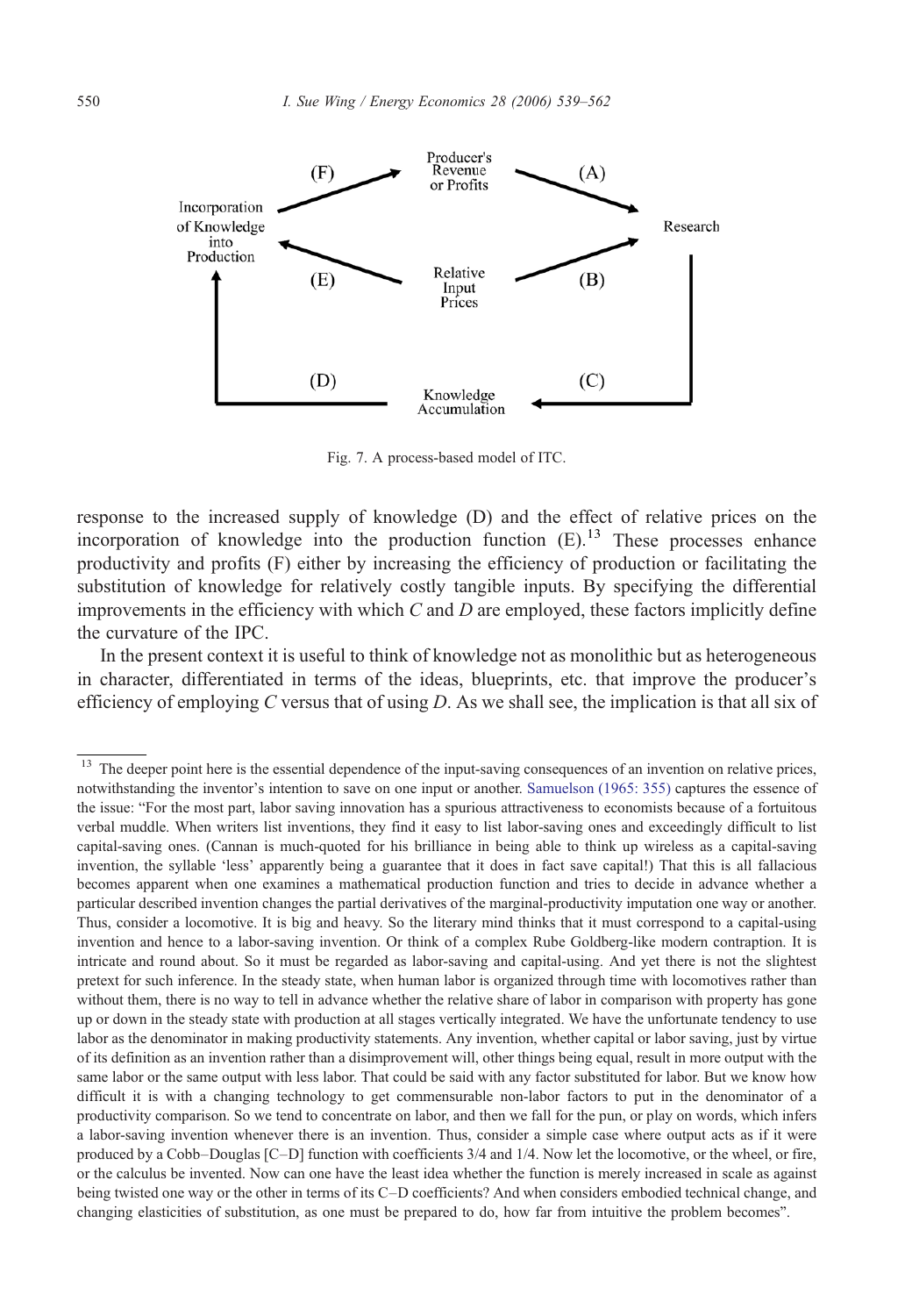the foregoing factors play a role in determining the shape of the IPC. Armed with this understanding, we are now equipped to examine the methods by which technological change is represented in computational models for climate policy analysis.

### 4. Technological change in climate policy simulations

## 4.1. Exogenous input-augmenting technological change

In climate policy, the bulk of modeling analyses treat technological change as exogenous. The most common method of representing technical change is through parametric improvements in efficiency which alter the shape of the envelope of techniques. The typical device consists of augmentation coefficients, α, applied to each input, whose values grow over time:

$$
Y(t) = Q[\alpha_C(t)C(t), \alpha_D(t)D(t)].
$$
\n(3)

Neutral efficiency improvement occurs when  $\alpha_D(t) = \alpha_C(t) = \alpha(t)$ . Provided the production function has "nice" properties,<sup>14</sup> Eq. (3) can be re-written  $Y(t) = \alpha(t) Q[C(t), D(t)]$ , where  $\alpha$  now defines the overall rate of technical progress.

Biased technical progress occurs when  $\alpha_D(t) \neq \alpha_C(t)$ . In climate policy models this is used extensively to represent the empirically-observed phenomenon of expanding output accompanied by declining energy- and emissions intensity. If D denotes carbon-rich fossil fuels, the direction of technical progress is determined by the autonomous energy efficiency improvement (AEEI) parameter, which defines the degree to which the neutral rate of technological progress overstates the augmentation of fossil fuels,  $\alpha_{\rm D}$ .

$$
Y(t) = \alpha(t)[C(t), \alpha \underline{\beta}(t)D(t)].
$$
\n(4)

Here,  $AEEI(t) = \dot{\alpha}_D(t)/\alpha_D'(t)$ , with  $-\dot{\alpha}(t)/\alpha(t) < AEEI \leq 0.15$  In bottom-up simulations, the analogous procedure is to stipulate technology-specific neutral productivity parameters,  $\alpha_m$ , whose values increase over time

$$
Y_m(t) = \alpha_m(t) \min[C_m(t)/\overline{C}_m, D_m(t)/\overline{D}_m] \tag{5}
$$

The rate of efficiency improvement is determined by demand decoupling factor (DDFs):  $\text{DDF}_{m}(t) = \dot{\alpha}(t)/\alpha_{m}(t)$ . For biased technical progress synonymous with the AEEI the DDFs must generally increase with the ratio  $\overline{C}_m/\overline{D}_m$ , implying that improvements are concentrated in activities which are relatively clean.

 $14$  Technically, if  $Q[\cdot]$  is homogeneous of degree one in its arguments (reflecting constancy of returns to scale in production and perfect competition in input and output markets) then  $\alpha$  represents the rate of total input productivity, analogous to the Solow residual. The result is the shift in the unit isoquant illustrated in [Fig. 2](#page-5-0)(C). <sup>15</sup> A dot over a variable denotes a time-derivative. The first documented use of the AEEI is Edmonds and Reilly (198

who cite the historical reduction in the energy intensity of GDP with increasing economic development as justification for a declining coefficient on energy input. They create a simulation model with an exogenously increasing index of energysaving technology (the equivalent of  $\alpha_D$  above) whose inverse is used to attenuate price-determined demands for fuels. This trick is routinely employed in climate policy models, whose AEEI values tend to cluster around 1%.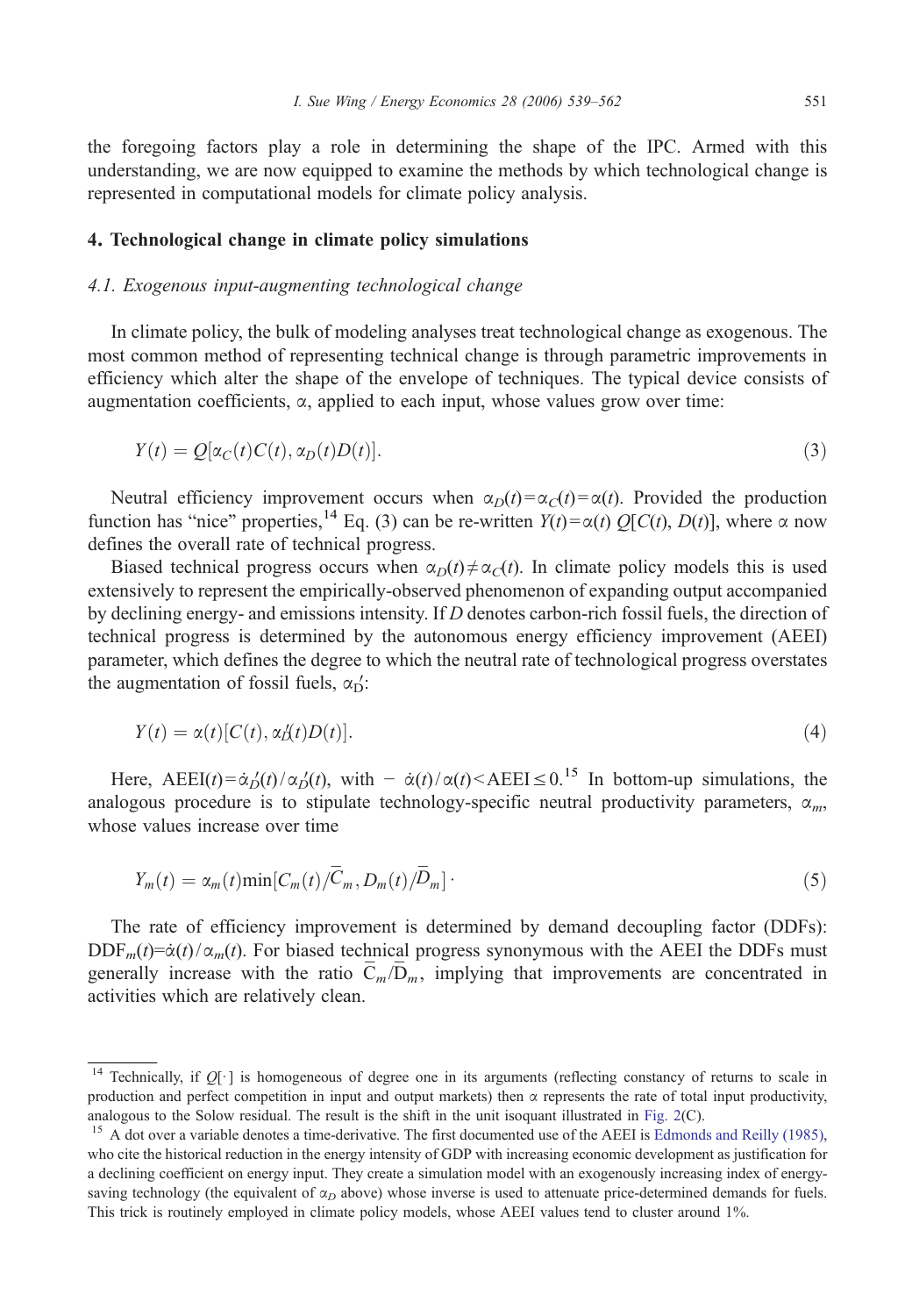The limitations of this approach are by now well known.<sup>16</sup> First, the rate and direction of technical change are both pre-specified by the modeler and invariant to the effects of climate policy, with the result that substitution is the only mechanism through which climate mitigation measures can affect input demands. Second, technical progress is subsumed under the rubric of incremental improvement, leaving no room for radical technological change. We take up this issue next.

# 4.2. Backstop technologies: Semi-endogenous technological change

To represent radical technological change, we need a way to model the appearance of wholly new production techniques. In top-down simulations this is often an alternative production function,  $O'$ , which switches on in future periods in response to rising prices—a "backstop" technology.<sup>17</sup> These are often techniques which are forecast to become available after a certain future date,  $\bar{t}_b$ , and only actually produce output once their unit costs of production, p', become competitive with that of the conventional technology,  $p$ :

$$
Y(t) = Q'[C(t), D(t)] \quad \text{if} \qquad p'(t) \le p(t) \text{ and } t \ge \overline{t}_b. \tag{6}
$$

In bottom-up models the expansion of the set of operable technologies is explicitly represented, most often by designating the timing with which individual activities become available. The notation above can be used to capture this procedure for backstop technique  $b$ :

$$
Y_b(t) = \min[C_b(t)/\overline{C}_b, D_b(t)/\overline{D}_b],\tag{7}
$$

where  $b \in A(t)$  if  $t \geq \overline{t}_b$ .

Eqs. (6) and (7) are referred to as semi-endogenous because the timing of the backstop's penetration is determined by the values of other variables for which the model solved. Nevertheless, given the impossibility of representing the creation of new techniques whose characteristics are not known at the start of the simulation and somehow emerge endogenously, the modeler must still make predictions about the key parameters  $\overline{t_b}$ ,  $\overline{C_b}$  and  $\overline{D_b}$ . The result is a sequence of available techniques  $\{\bar{A}(0),...,\bar{A}(T)\}\$  which is inevitably exogenous, but which can have huge impacts on long-run mitigation costs. Because backstops are idealized representations of generic unprofitable or speculative energy technologies, it is inevitable that their parameters will be based in large part on engineering judgment. Consequently, the more radical the technology or the farther in the future it appears, the more uncertain its attributes.

Another issue is the nature of the transition between  $O$  and  $O'$ . It is plausible for these techniques to coexist for a number of periods, with the latter gaining market share at the expense of the former. In top-down models, as soon as  $p' \leq p$  the backstop usually takes over the entire market in what is known as "flip-flop" or "bang-bang" behavior. This dynamic stems from the

<sup>&</sup>lt;sup>16</sup> In multi-sectoral economic models the AEEI is a short-hand approximation for not only energy-saving innovation, but also the shift in the composition of the economy toward activities that demand smaller quantities of fossil fuels, environmental policies restricting the use of fossil fuels, and the removal of "market barriers" to the diffusion of more energy-efficient technologies. [Sue Wing and Eckaus \(2005\)](#page-23-0) assess the implications of this for the role of technological change in projecting baseline emissions.

<sup>&</sup>lt;sup>17</sup> Coined by [Nordhaus \(1973b\)](#page-23-0), the term backstop refers to a production process which becomes available only at high input prices, but can generate an unlimited quantity of output at constant marginal cost (a classic example is the plutonium breeder reactor). Within models, the practical effect is to cap the long-run rise in fossil-fuel prices due to their depletion or restrictions on their supply mandated by GHG emission reduction policies.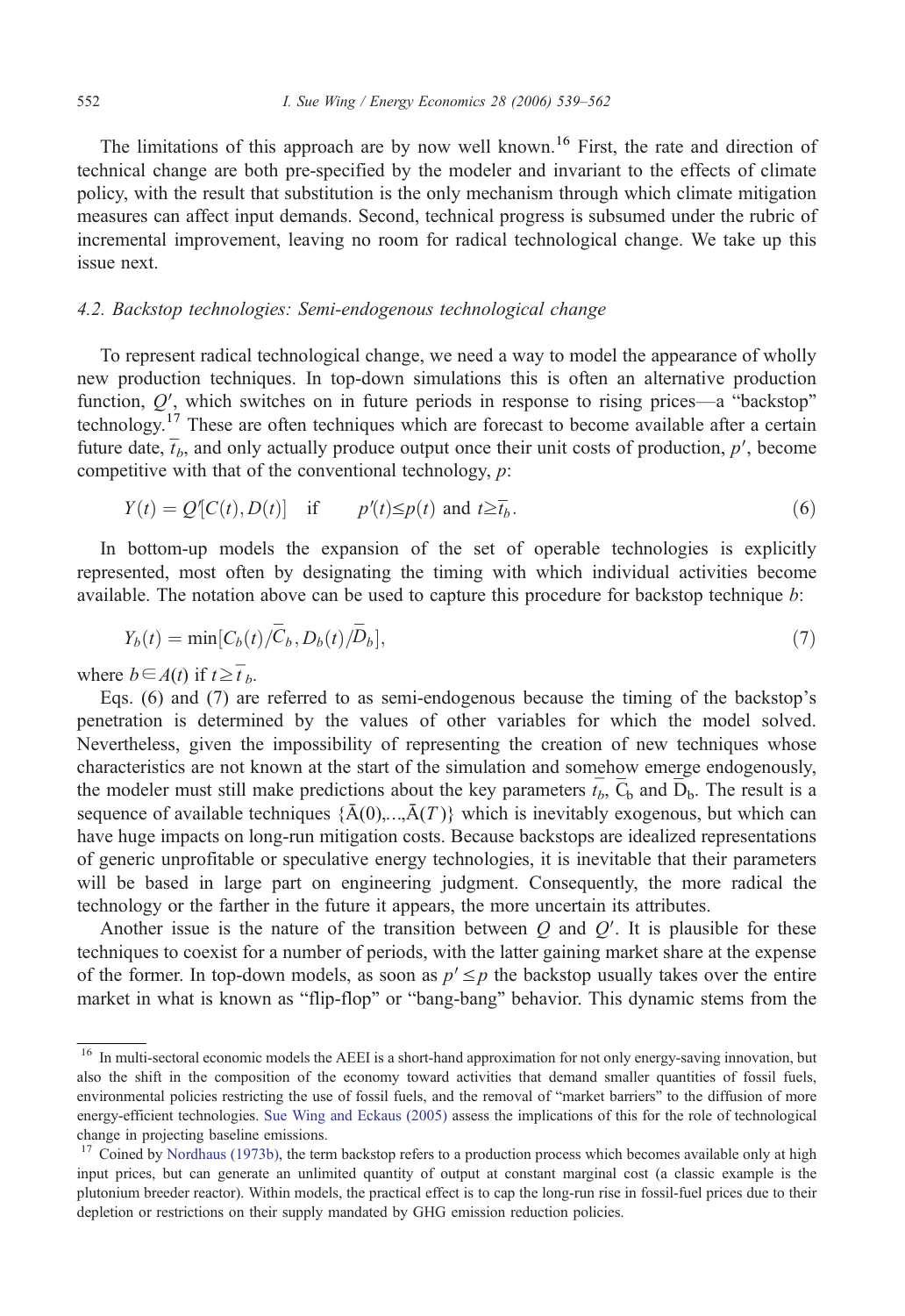perfect substitutability of the outputs of the two production functions, which modelers remedy by imposing ad-hoc bounds on the backstop penetration rate, specifying the outputs of  $Q$  and  $Q'$  as imperfect substitutes ([Popp, 2004b; Sue Wing, in press](#page-23-0)) or modeling the clean input as being in imperfectly elastic supply. With respect to the latter, [Sue Wing \(in press\)](#page-23-0) focuses on capital as a component of C, modeling that input as activity-specific and imperfectly malleable. An additional device which is employed to regulate the penetration of the backstop is a fixed factor,  $Z_B$ , which replaces the dirty input:

$$
Y(t) = Q'[C(t), Z_B(t)] \tag{8}
$$

 $Z_B$  is a proxy for non-price "market barriers" such as technical standards or the lack of complementary infrastructure whose evolution proceeds exogenously [\(McFarland et al., 2004;](#page-23-0) [Jacoby et al., this volume\)](#page-23-0), or for the scarcity of technical know-how necessary to operate  $Q$ competitively—which may be alleviated by investment in R&D ([Popp, 2004b\)](#page-23-0).

Similar issues arise in bottom-up simulations, as Section 4.4 elaborates. But even though formulations such as Eq. (7) are a mainstay of energy system models, their impact on the simulation results is difficult to judge because of the multiplicity of activities represented therein, each of whose attributes—especially  $\bar{t}_b$ —tend to be poorly documented.<sup>18</sup> Furthermore, the results reflect the trajectory of activities which are operated,  $O(t)$ , from which it is not possible to reconstruct the evolution of the envelope of available techniques,  $A(t)$ . All this points to the need for bottom-up studies which explicitly track the time paths of the sets  $O$  and  $A$ , and apportion the changes in emissions and system costs between shifts of the former (i.e., substitution) and the expansion of the latter (i.e., technological change).

## 4.3. Price-induced input augmentation

The most direct way of appending inducement to the framework of Eq. (4) is to formalize the Ahmad–Binswanger–Ruttan model by specifying the augmentation coefficients as functions of the relative prices of the inputs. What is required is a relation,  $\psi$ , which is the analogue of the IPC, and whose function is to translate shifts in relative prices into changes in the values of the augmentation coefficients:

$$
\dot{\alpha}_i(t) = \psi[p_C(t), p_D(t)] \qquad i = \{C, D\}.
$$
\n
$$
(9)
$$

Formulations of this kind are rarely used.<sup>19</sup> The reasons are the lack of empirical information about the shape of  $\psi$ , the difficulty of specifying a function which can simultaneously capture both complementarities and tradeoffs among the augmentation of different inputs (especially when the number of inputs is large), and the challenge of representing the potential for small price changes to stimulate technological change while simultaneously allowing large increases to stifle innovation.

<sup>&</sup>lt;sup>18</sup> For example, IIASA's Carbon Dioxide Technology (CO<sub>2</sub>DB) Database contains detailed technical, economic and environmental characteristics of 3000-odd energy technologies, but the basis of these data in the peer reviewed literature is unclear.

<sup>&</sup>lt;sup>19</sup> [Dowlatabadi \(1998\)](#page-21-0) and [Dowlatabadi and Oravetz \(1996, in press\)](#page-21-0) specify  $\psi$  as a function of per capita GDP and current and lagged energy prices. [Jakeman et al. \(2004\)](#page-22-0) model the aggregate amount of innovation as exogenous but endogenously allocate the resulting pool of "technological change" among industries according to their unit costs.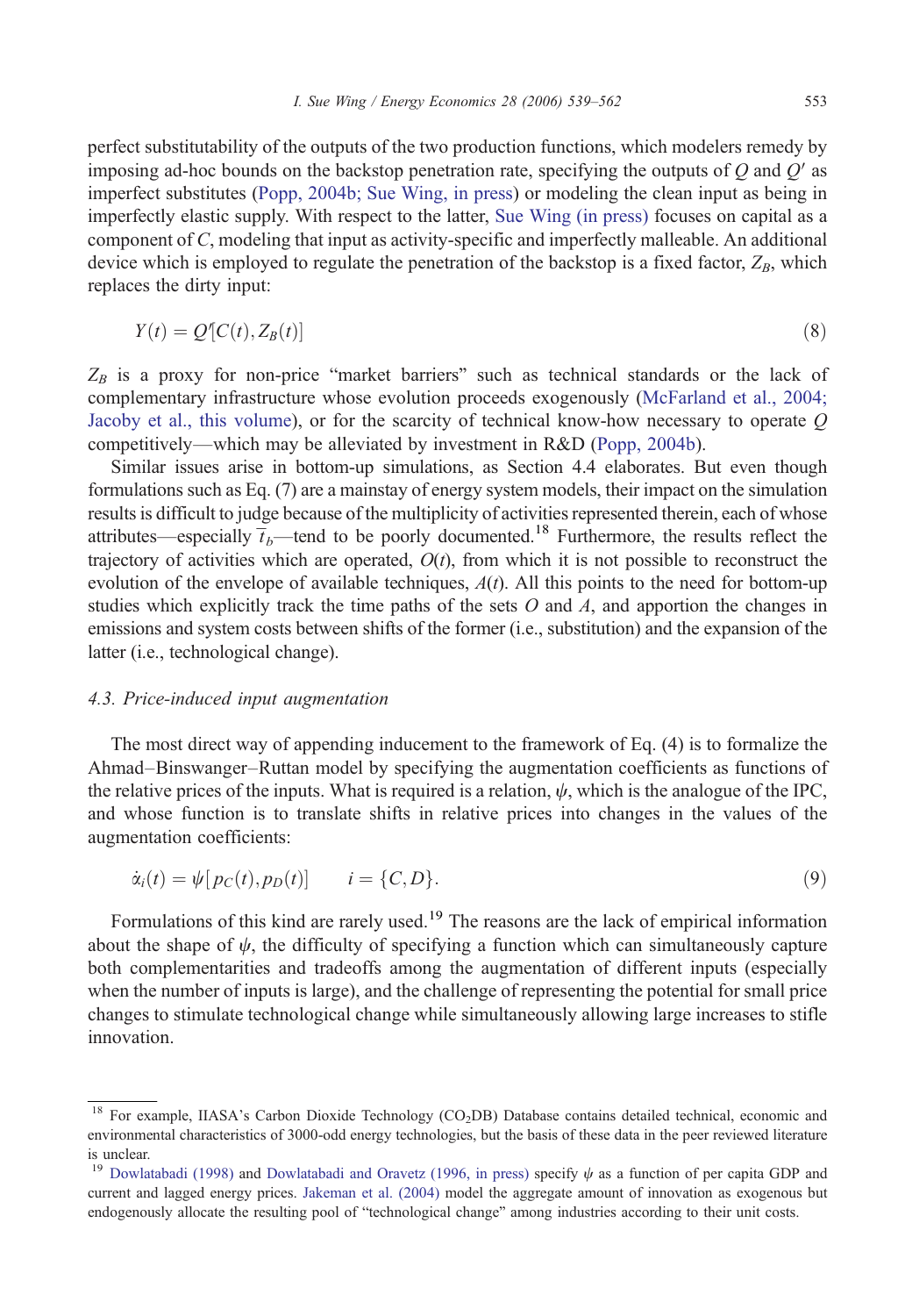# 4.4. Learning by doing: a critical assessment

Perhaps the most popular method of endogenizing technological change is learning by doing (LBD), which is based on [Arrow's \(1962\)](#page-21-0) model of unit cost decline driven by producers' accumulation of knowledge via their experience with the use of particular techniques of production. This approach is favored by bottom-up models, which employ cumulative capacity or production, as the utilization decision is not explicitly represented—as the proxy for experience.<sup>20</sup> In a given period, each activity's demand decoupling factor is specified as an increasing function of the history of its output:

$$
\alpha_m(t) = \psi[V_m(t); \lambda_m],\tag{10}
$$

where  $V_m(t) = \int_0^t Y_m(s) ds$  is an index of cumulative production at t, and  $\psi$  is an experience<br>function  $(\psi, \psi') > 0$ ,  $\psi'' < 0$ ). The key parameter is the learning rate  $\lambda$ , which determines the function ( $\psi, \psi' \ge 0, \psi'' < 0$ ). The key parameter is the learning rate,  $\lambda_m$ , which determines the increase in productivity, or symmetrically the reduction in unit costs, as a result from a doubling of V. A typical formulation is  $\psi = V_m^{\zeta_m}$ , in which the learning exponent  $\zeta_m = \log(1 + \lambda_m)/\log 2$ .<sup>21</sup>

Under this approach ITC is the stimulation by climate policies of aggressive near-term investment in high-cost, low-carbon energy technologies, which then enjoy cost reductions due to LBD (e.g., [Grubler and Messner, 1998](#page-22-0): Fig. 4). The upshot is uniformly greater mitigation effort early in the simulation horizon, and often large reductions in overall policy costs relative to the no-learning baseline. This outcome is the result of perfect-foresight models' balancing the discounted future outlays from switching away from conventional energy technologies against the discounted future savings in energy supply costs due to learning in alternative technologies. Subsidizing capacity addition in initially-unprofitable alternative technologies permits the accumulation of experience with their operation, inducing declines in their unit costs which enable them to more quickly compete with conventional technologies, and yield the societal benefits of the subsequent stream of savings on energy costs. Models' implicit subsidization of the initial unit cost differential (especially between fossil fuels and renewables) is thus rationalized as a "learning investment" in generating these future benefits [\(Wene, 2000](#page-23-0)).

Although widely used, the LBD approach suffers from a number of important limitations. First and foremost, introducing LBD makes the problem of minimizing total energy system cost nonconvex, giving rise to multiple equilibria and attendant instability of models' numerical solution.<sup>22</sup> The positive feedback of cost reductions on output and further experience gains in Eq. (10) predisposes learning technologies to become dominant only a few periods after their introduction, which can cause intertemporal bottom-up models to exhibit implausible market share dynamics. As with backstop technologies, the common remedy is to include penetration constrains on technologies which enjoy LBD (e.g., upper bounds on capacity or investment rates), but their effect is to render the trajectories of cost reductions exogenous ([Loulou et al., 2004](#page-22-0): 71–

<sup>&</sup>lt;sup>20</sup> "The first question is that of choosing the economic variable which represents 'experience'. The examples given above suggest the possibility of using cumulative output (the total of output from the beginning of time) as an index of experience, but this does not seem entirely satisfactory. If the rate of output is constant then the stimulus to learning presented would appear to be constant, and the learning that does take place is a gradual approach to equilibrium behavior". ([Arrow, 1962](#page-21-0): 155–156).<br><sup>21</sup> [Grubb et al. \(1995\)](#page-22-0) and [Goulder and Matthai \(2000\)](#page-22-0) employ a different formulation in which cost reductions due to

learning are a function of cumulative *abatement*. In top-down framework of Eq. (4) this is equivalent to an acceleration of the AEEI with reduction in the use of the dirty input:  $AEEI(t) = -\psi[D(t)]$ .

<sup>&</sup>lt;sup>22</sup> [Manne and Barreto \(2004\)](#page-22-0) demonstrate multiplicity of equilibria in a simple three-technology model with LBD.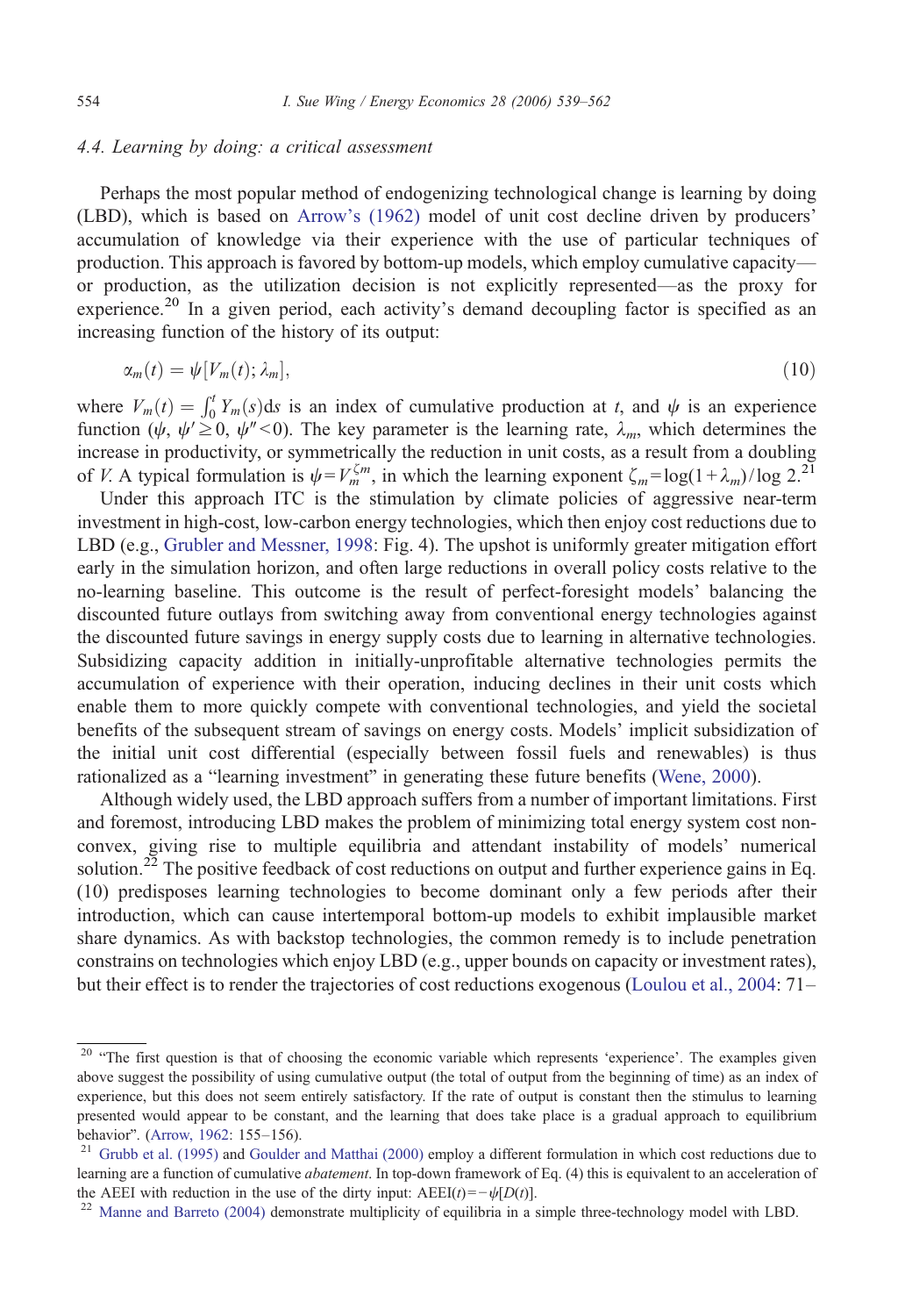72). However, the main problems with these antidotes are their tenuous theoretical and empirical bases, and particularly their tendency to be poorly documented.<sup>23</sup> In large bottom-up models, the sheer number of activities—each with a different learning rate, whose cost reductions may even be amplified by inter-technology spillovers due to "learning clusters" (e.g., [Gritsevskyi and](#page-22-0) [Nakicenovic, 2000\)](#page-22-0)<sup>24</sup>—only exacerbates this lack of transparency.

A second issue is the critical assumption shared by virtually all LBD studies that carbon-free technologies experience the most rapid learning and cost reductions, while their conventional counterparts enjoy little or no improvement. Renewables then often grow to satisfy a large share of total energy demand ([Mattson and Wene, 1997; van der Zwaan et al., 2002\)](#page-22-0), sometimes even without the imposition of climate mitigation measures ([Chakravorty et al., 1997\)](#page-21-0). Not only is this outcome quite speculative given our limited understanding of the association between unit cost reductions and the diffusion of new technologies, it is virtually a pre-determined the outcome of the simulation.<sup>25</sup> Not only is the potential for activities to learn fundamentally exogenous, even modest learning potentials predestine them to rapidly increase their market share once they become operational. The simulated producer's role is then relegated to allocating capacity accordingly.

The third shortcoming is the phenomenological, heuristic character of LBD itself. That cost reductions flow automatically from capacity additions in new technologies is not just mechanistic, it implies that innovation is a costless by-product of clean production, rather than the outcome of deliberate, costly investments in research. Thus, apart from shedding light on the production subsidies justified by the influence of learning potentials on the timing and technological characteristics of responses to emission or concentration targets,  $^{26}$  the LBD approach is unsatisfying because it yields little insight into the forces which drive ITC, even as it holds out the possibility of a technological "free lunch".

<sup>23</sup> Consistent with Arrow's intuition (cf. footnote 18), technologies do not learn forever but achieve a steady state once they gain sizeable market share ([Nakicenovic, 2002](#page-23-0)), which implies an upper bound on  $\alpha_m$  given by its cost reduction potential—the difference between the cost of a unit of capacity of m at  $t=0$  and some ultimate "floor" cost at  $t=\infty$ . The problem is that the latter is unknown and is often arbitrarily assumed. According to [Grubler et al. \(1999\)](#page-22-0): "[If one] assumes that the cost of the incremental technology falls at an exogenously determined rate [then] the result is typical for simple optimization models: a new technology diffuses rapidly and widely at the moment it becomes cheaper than alternatives. Indeed, large-scale technology optimization models, which are widely used to assess the costs of abating various environmental problems, display similar 'flip-flop' behavior. Published runs typically do not illustrate such behavior only because additional constraints, such as restrictions on the rate and pattern of technological diffusion, tuned according to the modeler's sense of plausibility, are widely used to make the outputs appear more realistic. Like sausage, the final product is evidently tasty, but the method of producing it is best left shrouded in mystery".<br><sup>24</sup> A cluster is a subset of available technologies x each of whose unit costs depends on the *sum* of the cumulativ

capacities of all the technologies in the cluster. Thus for any  $m \in x$ ,  $V_m(t) = \int_0^t \sum_{n=1}^{\infty} C_n^t \exp\left(-\frac{1}{n} \int_0^t \sum_{n=1}^{\infty} C_n^t \right)$ 

<sup>&</sup>lt;sup>25</sup> Chakravorty et al's result seems far-fetched, given renewable energy technologies' low capacity factors and the abundance of low-cost hydrocarbon resources (e.g., [Gregory and Rogner, 1998\)](#page-22-0). The use of a technology's cumulative capacity as a sufficient statistic for the impact of LBD conflates the accumulation of experience with economies of scale and the embodiment of technological progress in the firm's capital equipment. An additional complication is that time series of the costs of new energy technologies are barely long enough to statistically distinguish these factors. [Isoard and](#page-22-0) [Soria \(2001\)](#page-22-0) is one of the few studies to rigorously document such estimates—and their shortcomings—in the peerreviewed literature (see, e.g., [McDonald and Schrattenholzer, 2001](#page-23-0): Table 2). The consequent dearth of information on learning rates in energy technologies has led modelers to adopt progress ratios drawn from a range of non-energy manufactured goods (e.g., [Dutton and Thomas, 1984](#page-21-0)).<br><sup>26</sup> See, e.g., [van der Zwaan et al. \(2002\),](#page-23-0) [Gerlagh and van der Zwaan \(2003\)](#page-22-0) and [Gerlagh et al. \(2004\).](#page-22-0) These studies'

strength is their disaggregation of energy production into only two activities (generic fossil and non-fossil technologies), which makes their analysis transparent and simplifies interpretation of their simulation results.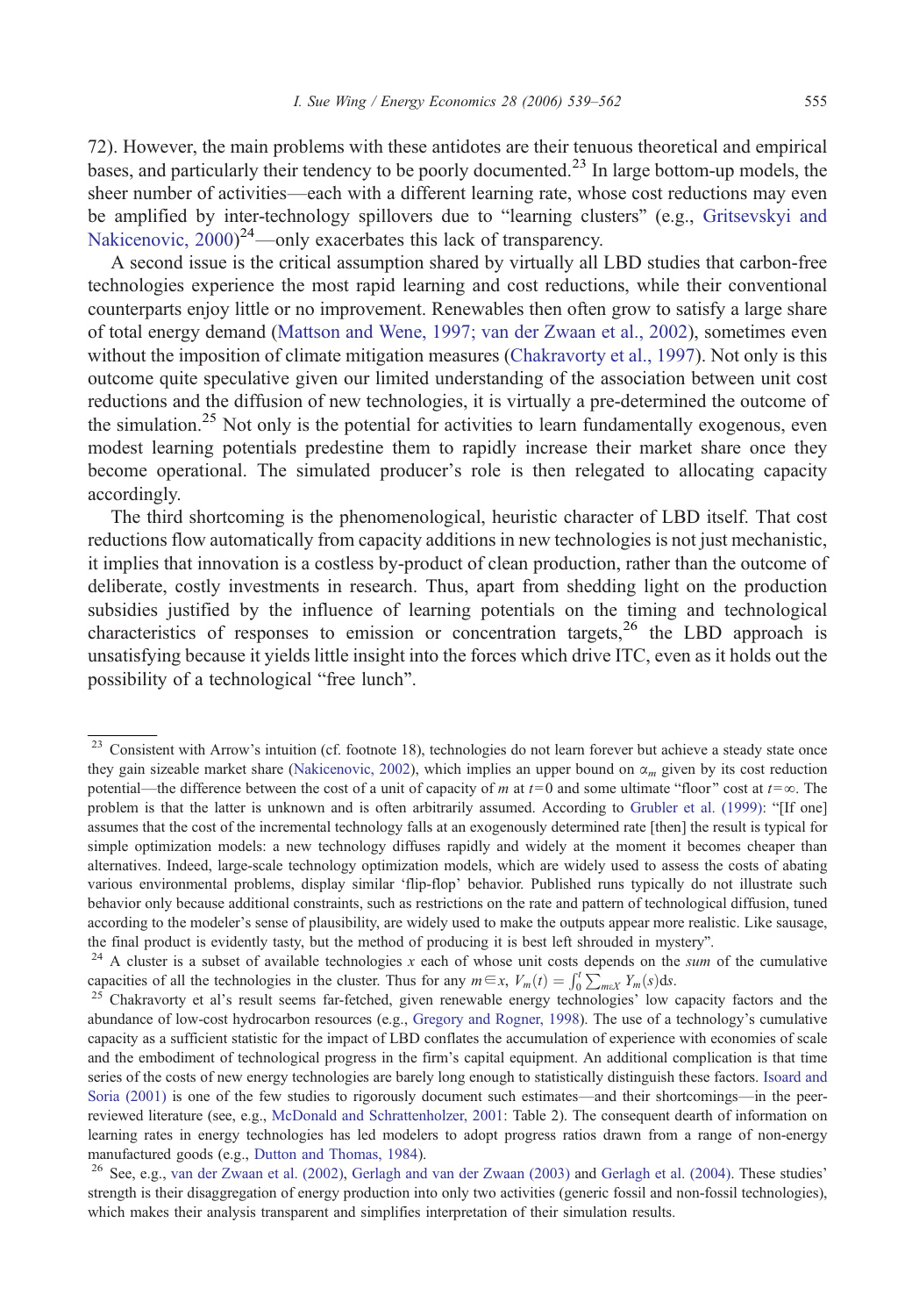Attempts to address this limitation have focused on the complementarities between costly R&D and cost reductions due to learning.<sup>27</sup> [Kouvaritakis et al. \(2000\)](#page-22-0) incorporate this effect by including cumulative research,  $\Omega_m$ , as an additional argument in the experience function:

$$
\psi = V_m(t)^{\zeta_m} \Omega_m(t)^{\mu_m},\tag{11}
$$

where  $\Omega_m(t) = \int_0^t R_m(s) \, ds$ ,  $\mu_m$  indicates the strength of the effect of R&D on learning, and *m*-<br>specific R&D, *R* is modeled as an additional control variable. In so far as this formulation amplifies specific  $R&D, R_m$ , is modeled as an additional control variable. In so far as this formulation amplifies the cost-reducing effect of cumulative production it is likely to exacerbate the non-convexity described above. Moreover, the assumption that renewables enjoy larger values of  $\mu$  than fossil fuels can bias the simulation toward a carbon-free future to an even greater extent. Nevertheless, Eq. (11) is important because it acknowledges that the reconfiguration of the production function is a direct outcome of the application of new knowledge—for which experience, and in turn, cumulative capacity, are merely proxies, and moreover, which is costly to accumulate.<sup>28</sup> It is therefore a gateway to the explicit representation of the processes of technological change.

# 4.5. Process-based models of ITC: The stock of knowledge approach

This approach is the algebraic analogue of [Fig. 7](#page-11-0), but with knowledge represented as a differentiated asset. Its centerpiece is the stock of knowledge,  $H$ , whose accumulation is determined by obsolescence (which is captured by the rate of depreciation parameter  $\delta$ ) and investments in research, R, following the perpetual inventory framework developed in the new economic growth literature:

$$
\dot{H}_i(t) = \psi[R_i(t), H_i(t)] - \delta H_i(t) \qquad i = \{C, D\}.
$$
\n
$$
(12)
$$

Here,  $\psi$  is a transformation function which represents the innovation process. A generic formulation is:

$$
\psi = \beta_i R_i(t)^{\theta_i} H_i(t)^{\xi_i} \left\{ \sum_i R_i(t) \right\}^{\omega_i},\tag{13}
$$

in which  $\beta$  denotes the efficiency of innovation,  $\theta$ <1 indicates contemporaneous diminishing returns to R&D, and  $\xi$ <1 indicates diminishing returns to intertemporal knowledge spillovers.<sup>29</sup> If  $\omega \neq 0$ there is an additional *contemporaneous* spillover effect due to complementarities among different lines of research, analogous to the learning clusters in LBD models described in footnote 24.

The stock of knowledge approach is the almost exclusive preserve of top-down models, in which ITC encompasses three distinct processes: the price effects of climate policy's stimulation of additional dirty-input saving research, the consequent rise in the rate of accumulation of Dsaving knowledge and expansion of substitution possibilities for D, and the resulting increase in

<sup>&</sup>lt;sup>27</sup> See, e.g., [Lieberman \(1984\);](#page-22-0) [Cohen and Levinthal \(1989\)](#page-21-0).<br><sup>28</sup> Arrow himself clearly notes this in the introduction to his seminal paper ([Arrow, 1962:](#page-21-0) 155–156): "[The] empirical studies of Abramovitz and Solow [...] do not directly contradict the neo-classical view of the production function as an expression of technological knowledge. All that has to be added is the obvious fact that knowledge is growing in time. [...] The acquisition of knowledge is usually what is termed 'learning', and [...] I do not think that the picture of technical

change as a vast and prolonged process of learning [...] is in any way a far-fetched analogy". The italics are my own.<br><sup>29</sup> See [Rivera-Batiz and Romer \(1991\)](#page-23-0), [Jones \(1995\)](#page-22-0), [Jones and Williams \(2000\)](#page-22-0) and [Popp \(2004a\).](#page-23-0) The proxies for duplication externalities in research ("stepping on toes"), while ξ indicates the intensity of creative destruction ("standing on shoulders"). The necessary condition for an intertemporally convex optimization problem is  $\theta + \xi + \omega \leq 1$ .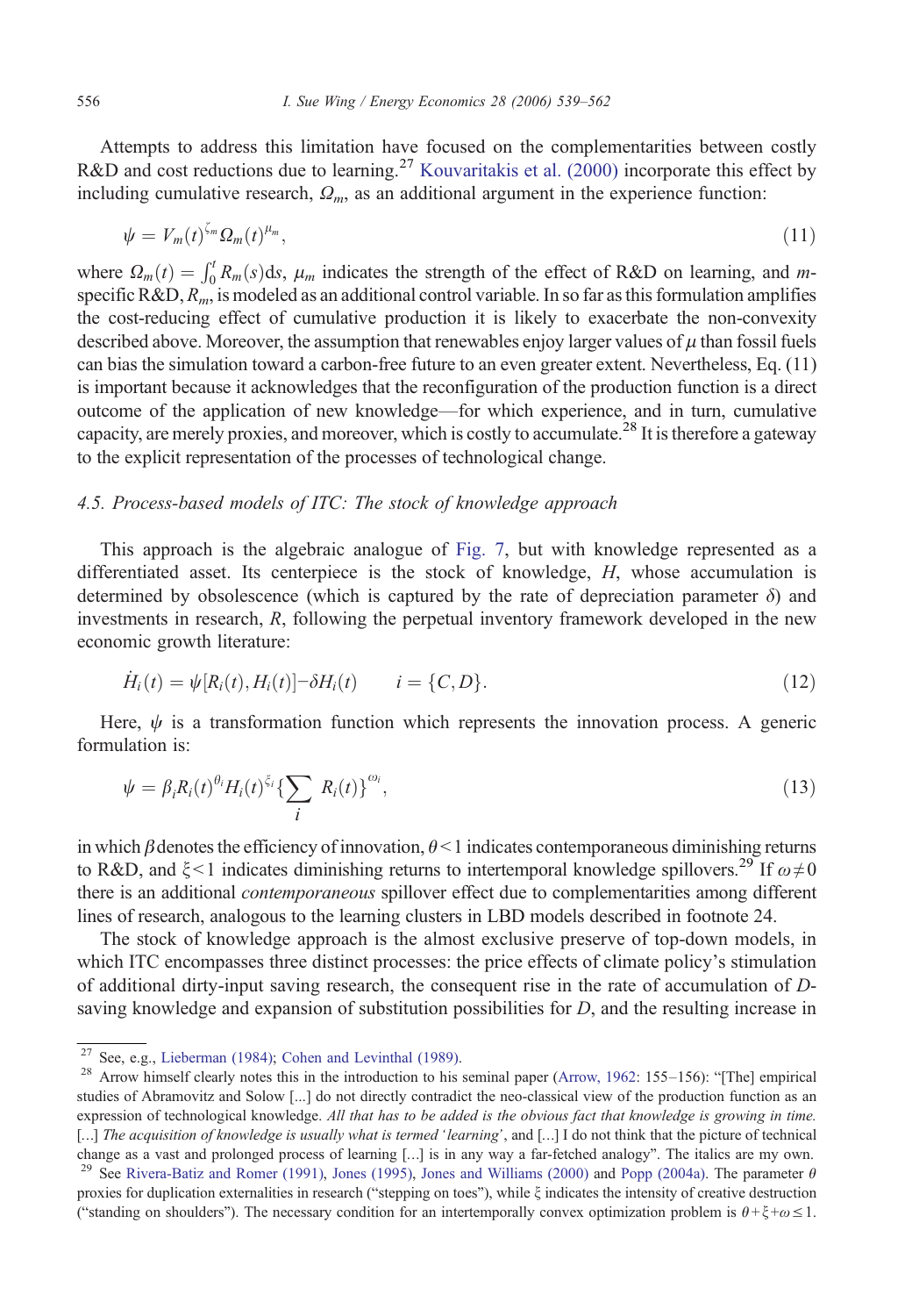the substitution of  $H_D$  for D as a result of relative prices.<sup>30</sup> ITC's overall impact tends to be modest, and turns on reductions the welfare cost of mitigation through the inducement of nearterm emission-saving R&D, as opposed to early abatement. Thus, as suggested by the discussion in Section 3.3, Eq. (12) is the intertemporal conduit for the real action in models of ITC, namely, the influence of relative prices on R&D—which can be thought of as an "accumulation effect", and the joint impact of relative prices and the expansion of the supply knowledge on production costs—which can be thought of as a "substitution effect".

Regarding the latter, the present framework provides an opportunity to endogenize technological change in the models of earlier sections. In the input augmentation model in Eq. (3) this is accomplished by specifying each coefficient as a function of its respective knowledge stock:  $\alpha_i(t) = f_i[H_i(t)]$ , with f,  $f' > 0$ ,  $f'' < 0$ . Alternatively, C- and D-saving knowledge may be specified as additional inputs to the production correspondence:

$$
Y(t) = Q[g_C\{C(t), H_C(t)\}; g_D\{D(t), H_D(t)\}],
$$
\n(14)

where the  $g_i$ s are nested production functions which define the substitutability between each type of knowledge and its associated input.<sup>31</sup> These methods capture incremental technological change, but radical change can be accommodated as well. The backstop model in Eq. (8) may be endogenized by specifying a stock of backstop-augmenting knowledge,  $H_B$ , as an intangible fixed factor (e.g.,  $Z_B = H_B$ ).<sup>32</sup>

The foregoing devices explicitly model the mechanism via which prices and knowledge supplies affect the rate and direction of technical change. As discussed in Section 3.3, at each point in time the IPC is implicitly defined by two factors: the difference in the size of the knowledge stocks, and either the knowledge elasticity of augmentation (the curvature of  $f$ ), or the elasticity of substitution between each kind of knowledge and its associated tangible input (the curvature of g). But although these have the potential to tremendously influence mitigation costs ([Sue Wing, 2003\)](#page-23-0), the dearth of empirical estimates on the ease of incorporating knowledge into production precludes empirical validation of models' calculations of the benefits of ITC.<sup>33</sup>

Turning now to the accumulation effect, the signal advantage of the stock of knowledge approach is that the engine of technological change, i.e., research, is fundamentally endogenous. In perfectforesight models, R&D is a control variable whose trajectory is implicitly determined by the

<sup>&</sup>lt;sup>30</sup> The main reason appears to be the lack of disaggregate data on R&D at the level of individual energy technologies, which militates against the calibration of initial knowledge stocks. This is a problem even in the case of Eq. (12). Although time series of R&D in published statistics may be accumulated into "R&D capital", these data are often not disaggregate enough to permit stocks of C- and D-augmenting knowledge to be constructed. The practical consequence is that in climate policy simulations the starting value for  $H$  is arrived at by a variety of ad-hoc means, or calibrated along with other unknown parameters. For different approaches see [Goulder and Schneider \(1999\)](#page-22-0), [Nordhaus \(2002\),](#page-23-0) [Sue Wing](#page-23-0) [\(2003\)](#page-23-0) and [Popp \(2004a\).](#page-23-0)<br><sup>31</sup> e.g., [Popp \(2002, 2004a,b,c\)](#page-23-0), in which  $g_D$  as a CES composite of carbon-energy and energy-saving knowledge.<br><sup>32</sup> This formulation, due to [Popp \(2004b\),](#page-23-0) is  $Y(t) = Q[C(t); g\{D(t), B(t)\}]$ , where B is a

which is imperfectly substitute for the dirty good (fossil energy), and  $H_B$  increases elasticity of backstop supply according to  $p_B = \eta[H_B]$ ,  $\eta' < 0$ ,  $\eta'' > 0$ . Popp finds that the rate of accumulation of  $H_B$  exerts a much larger effect on the long-run penetration of B than the curvature of  $\eta$ .

<sup>&</sup>lt;sup>33</sup> [Popp \(2001\)](#page-23-0) is the sole study which estimates the elasticities of unit energy demand with respect to the stocks of energy-saving knowledge in different industries. Comparable estimates of the elasticity of substitution between knowledge and tangible inputs do not exist, even at the level of aggregate economies. The cost implications can be understood by considering the case where the gs are Leontief—here the trajectories of  $H_C$  and  $H_D$  completely determine the difference ITC makes for the  $C-D$  substitution response to a given relative price change.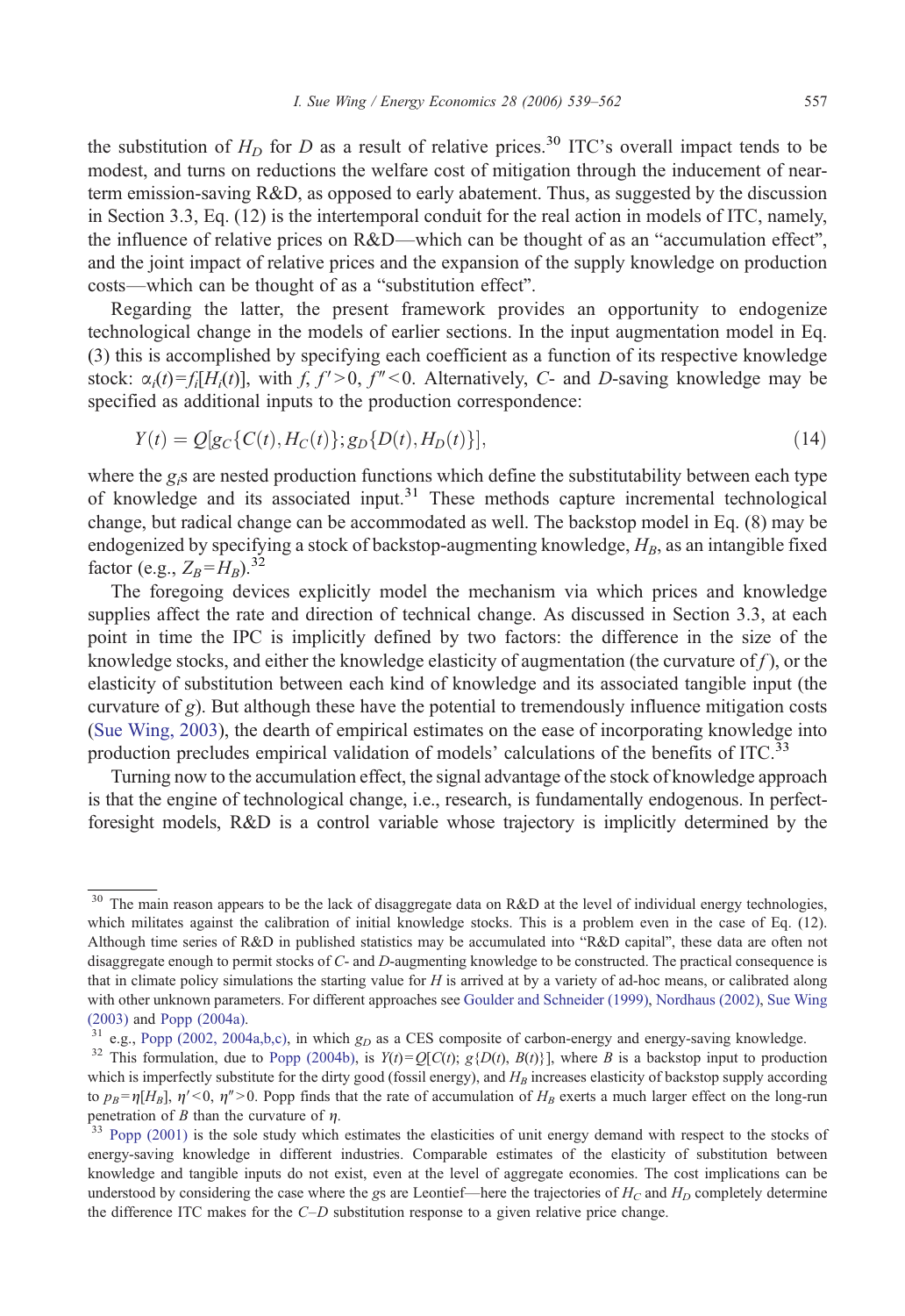optimality condition which equates its marginal cost with the present value of its future input cost savings [\(Popp, 2004a](#page-23-0)). In recursive–dynamic simulations, the lack of intertemporal linkages forces modelers to specify R&D supply and demand using functions of current-period variables which are for the most part ad-hoc. [Sue Wing \(2003\)](#page-23-0) models the latter conceptually through the device of an *inducement function,*  $\rho$ *.* This is a reduced-form representation of the effect on the equilibrium in R&D markets of input prices (which create the demand for innovation) and the producer's sales (a proxy for the revenue which determines the resources for the supply of R&D):

$$
R_i(t) = \rho[p_i(t), Y(t)].
$$
\n(15)

Despite its shortcomings, this expression captures the balance of influences (A) and (B) in [Fig. 7.](#page-11-0) This may be seen by assuming a downward-sloping demand curve for the output good and differentiating with respect to  $p_i$  using the chain-rule:

$$
\frac{\partial R_i}{\partial p_i} = \frac{\partial \rho}{\partial p_i} + \frac{\partial \rho}{\partial Y} \frac{\partial Y}{\partial p} \frac{\partial p}{\partial p_i}.
$$
\n
$$
\overset{(16)}{\underset{(+)}{\partial p_i}} \frac{(\partial P_i)}{(\partial p_i)} = \frac{\partial P_i}{\partial p_i}.
$$

The result illustrates that net impact of an increase in  $p_i$  on R&D is the sum of the effects shown by the two terms in this expression: the direct effect of Hicksian induced i-saving innovation, and the indirect adverse effect of  $p_i$  on unit costs,  $p$ , and the consequent reduction in sales, revenue, and the pool of resources available to finance research. Thus, if the demand for output is sufficiently elastic, with a large enough increase in  $p<sub>D</sub>$  the indirect effect may dominate, *reducing* the time-path of  $R_D$  relative to its the counterfactual no-policy baseline.

The foregoing arguments suggest that ITC should not be thought of as a process by which climate policy increases R&D in general. Resources for R&D are supplied inelastically [\(Goolsbee, 1998\)](#page-22-0), which means that more rapid accumulation of knowledge in one area of the economy is likely to reduce the rate of accumulation in other areas [\(Goulder and Schneider, 1999; Popp, 2004a,c](#page-22-0)). The consequent "crowding out" effect is an additional precursor of the IPC which is rooted in the accumulation process, and implies the existence of a fundamental tradeoff between  $R_D$  and  $R_C$ , or more starkly, between "economy-growing" and "emission-reducing" innovation.<sup>34</sup> This result, which stands in contrast to the LBD approach, seems to be unaffected by whether knowledge is modeled as homogeneous [\(Sue](#page-23-0) [Wing, 2003](#page-23-0)) or heterogeneous and accumulating differentially [\(Goulder and Schneider, 1999](#page-22-0)): in both of these multi-sectoral simulations, a carbon tax can induce progressive reductions in R&D relative to its baseline level, not only within individual industries but also at the aggregate level.<sup>35</sup>

<sup>&</sup>lt;sup>34</sup> e.g., in the sense of the knowledge stocks which drive productivity ( $\alpha$ ) and pollution augmentation ( $\alpha$ <sup>*f*</sup>) in Eq. (4). Not surprisingly, the effect of ITC on the simulation results is sensitive to the specification of crowding out. [Nordhaus](#page-23-0) [\(2002\)](#page-23-0) assumes complete crowding out whereby each additional dollar of R&D displaces an equal value of investment in physical capital, and finds that knowledge accumulation has very little effect on the economic impacts of climate policy or the timing of mitigation measures. By contrast, [Buonanno et al. \(2003\)](#page-21-0) adopt the less plausible assumption of crowding in whereby a dollar of investment in new knowledge generates both neutral productivity growth and reductions in abatement costs. Paradoxically, ITC has the effect of *increasing* the total dollar cost of stabilizing GHG emissions in their model. [Popp \(2004a\)](#page-23-0) models each dollar of R&D as crowding out half as much investment, but because of the higher social return to R&D (e.g., [Mansfield, 1996; Jones and Williams, 1998\)](#page-22-0) the effective reduction in investment is four times as large. Popp finds that a GHG emission limit significantly increases energy-saving R&D relative to the counterfactual, but does not report the corresponding reduction in the trajectory of the physical capital stock.

<sup>&</sup>lt;sup>35</sup> The reductions in R&D (and, in Goulder and Schneider's model, industries' knowledge stocks) are concentrated in fossil-fuel production sectors where the incidence of the tax is highest.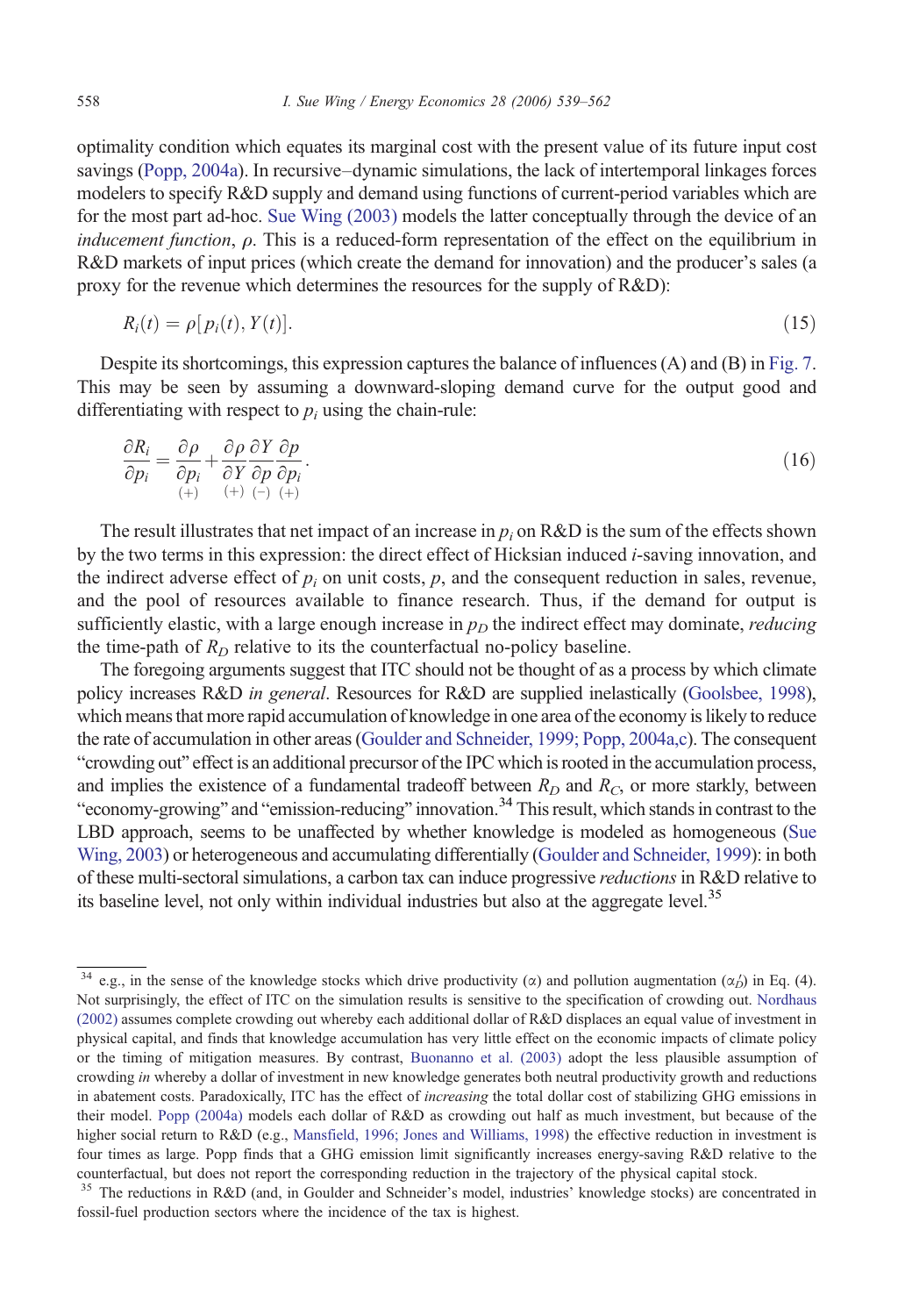Fortuitously, the impact of crowding out appears to be small. It is also partially alleviated by assuming the existence of spillovers, or by specifying R&D subsidy policies which correct distortions in the market for innovation.<sup>36</sup> Focusing on the first element, the main caveat is that assumptions about the locus of spillovers matter crucially for model behavior. Modeling Caugmenting knowledge as benefiting disproportionately from spillovers ( $\omega_C > \omega_D$ ) reduces the costs and increases the attractiveness of near-term abatement, because the spillover effect compensates for the diminished accumulation of C-saving knowledge which as a result of crowding out by the inducement of D-saving R&D. Similar reasoning implies that costs are amplified in the reverse case [\(Goulder and Schneider, 1999\)](#page-22-0). The upshot is that, as with the substitution effect, the importance of spillovers for knowledge accumulation is belied by a lack of empirical estimates.

We close on this note by indicating that a consistent theme underlying the discussion above is the challenge posed by the essential unobservability of knowledge itself. The lack of empiricallyvalidated proxies for C-and D-augmenting knowledge diminishes models' transparency and the comparability of their results (e.g., footnote 30), and inhibits evaluation of the robustness of their insights into the influence of ITC. While the focus here has been on structural formulations of the inducement process, it is only the development of data along the lines of, e.g., [Popp \(2002\)](#page-23-0), and estimation of key parameters which govern the incorporation of knowledge in production (e.g., [Bernstein and Nadiri, 1997; Popp, 2001](#page-21-0)) which provide the kind of empirical guidance that can enable the stock of knowledge approach to fulfill its great potential.

#### 5. Summary and conclusions

This paper has given an overview of the methods of representing technological change in the computational simulations for climate policy analysis. A simple conceptual framework was developed to compare and contrast the different representations of technology in bottom-up and topdown climate policy simulations. The framework was then employed to reconcile the bottom-up engineering conception of "microscale technological change" with the top-down macroeconomic conception of substitution, and to deductively formulate a process-based representation of ITC along the lines of the Ahmad–Binswanger–Ruttan model. Finally, the structural foundations of the methods of representing technological change within climate policy models were described.

While the learning by doing approach to modeling ITC generally results in significantly lower near-term emissions and dramatic reductions in the cost of emission reductions, the alternative stockof knowledge approach tends to produce more modest cost savings and has little impact on the timing of abatement. Though it may be tempting to interpret this dichotomy in terms of the debate over adoption of "act-now" versus "wait-and-see" climate policies, it is important to realize that both of the approaches to modeling ITC appear to indicate early action. The essential difference is qualitative: in the LBD approach, ITC is synonymous with faster micro-scale shifts to low-carbon production activities which induce cost reductions themselves—reflecting the guiding assumption of complementarity between abatement and the overall efficiency of production. By contrast, ITC in

<sup>&</sup>lt;sup>36</sup> Spillovers can be purely intertemporal in nature—the sole option for models with a single stock of knowledge (e.g., [Popp, 2004a\)](#page-23-0), or be contemporaneous in models with multiple intangible stocks—occurring across industries (Goulder and Schneider), regions (Buanonno et al) or types of knowledge (Eq. (13)). [Popp \(2002\)](#page-23-0) uses patent data to estimate the strength of intertemporal spillovers in energy technologies. Although the productivity impacts of inter-spillovers have been studied [\(Bernstein and Nadiri, 1997](#page-21-0)), the influence of potential complementarities among related lines of energy research have not been empirically investigated. Distortions include pre-existing taxes on the inputs to R&D [\(Goulder](#page-22-0) [and Schneider, 1999; Sue Wing, 2003\)](#page-22-0) and the under-investment in R&D relative to the social optimum as a consequence of imperfect appropriability [\(Popp, 2004c](#page-23-0)).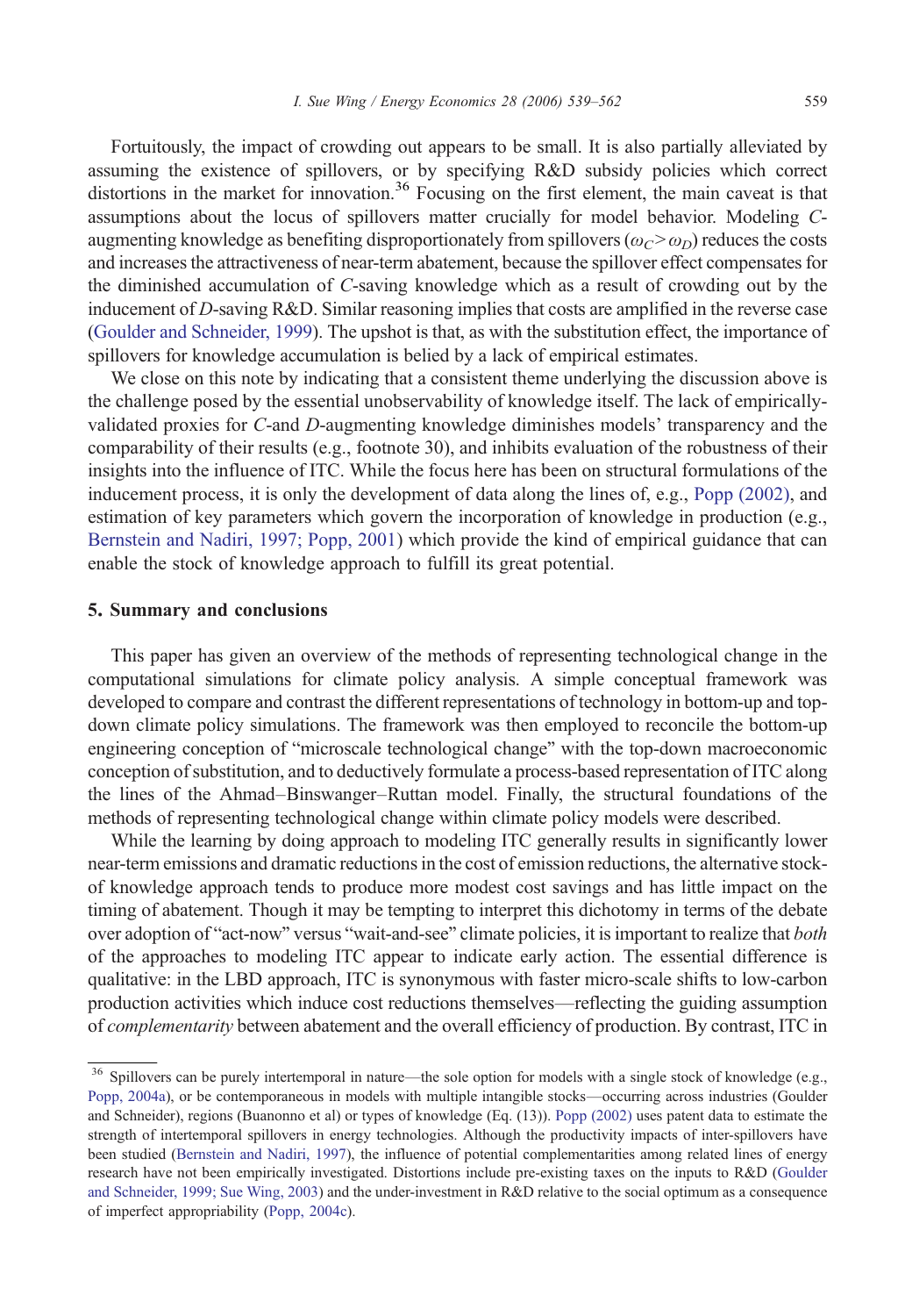<span id="page-21-0"></span>the stock of knowledge approach is associated with faster accumulation of emission-saving knowledge—which, despite reducing emissions and improving productivity, incurs the opportunity costs of foregone "economy-growing" R&D-reflecting the guiding assumption of *substitutability* between abatement and aggregate efficiency.

This divergence, as well as the advantages and deficiencies of both methods examined in the paper, suggest the critical importance of investigating the empirical content of the assumptions which underlie the representation of ITC in climate policy models. Although it is by no means a simple undertaking, such a program of research is the modeling community's quickest route toward much-needed validation and reconciliation of its disparate efforts to address the climate problem.

# Acknowledgements

This paper has benefited enormously from the discussions with Henry Jacoby, John Reilly, Karen Fisher-Vanden and David Popp. Errors and omissions are the sole responsibility of the author. This work was supported by the U.S. Department of Energy Office of Science (BER) Grant No. DE-FG02-02ER63484.

# References

- Acemoglu, D., 2002. Directed technical change. Review of Economic Studies 69, 781–809.
- Ahmad, S., 1966. On the theory of induced invention. Economic Journal 76 (302), 344–357.
- Arrow, K.J., 1962. The economic implications of learning by doing. Review of Economic Studies XXIX, 155–173.
- Ashford, N.A., 1994. An Innovation-Based Strategy for the Environment. In: Finkel, A.M., Goulding, D. (Eds.), Worst Things First? The Debate Over Risk-Based National Environmental Priorities. Resources for the Future, Washington DC, pp. 275–314.
- Ashford, N.A., Ayers, C., Stone, R.F., 1985. Using regulation to change the market for innovation. Harvard Environmental Law Review 9, 419–466.
- Azar, C., Dowlatabadi, H., 1999. A review of technical change in assessment of climate policy. Annual Review of Energy and the Environment 24, 513–544.
- Bernstein, J.I., Nadiri M.I., 1997.Product Demand, Production Cost, and Interindustry R&D Spillovers, mimeo, New York University, <<http://www.econ.nyu.edu/user/nadiri/pub98.PDF>>.
- Binswanger, H.P., Ruttan, V.W., 1978. Induced Innovation: Technology, Institutions and Development. Johns Hopkins University Press, Baltimore.
- Buonanno, P., Carraro, C., Galeotti, M., 2003. Endogenous induced technical change and the costs of Kyoto. Resource and Energy Economics 25, 11–34.
- Chakravorty, U., Roumasset, J., Tse, K., 1997. Endogenous substitution among energy resources and global warming. Journal of Political Economy 105, 1201–1234.
- Cohen, W.M., Levinthal, D.A., 1989. Innovation and learning: the two faces of R&D. Economic Journal 99, 569–596.
- Dawkins, C., Srinivasan, T.N., Whalley, J., 2001. Calibration. In: Heckman, J.J., Leamer, E. (Eds.), Handbook of Econometrics, vol. 5. Elsevier, Amsterdam, pp. 3653–3703.
- Diamond, P., McFadden, D., Rodriguez, M., 1978. Measurement of the Elasticity of Factor Substitution and Bias of Technical Change. In: Fuss, M., McFadden, D. (Eds.), Production Economics: A Dual Approach to Theory and Applications, vol. II. North-Holland, Amsterdam, pp. 125–147.
- Dowlatabadi, H., 1998. Sensitivity of climate change mitigation estimates to assumptions about technical change. Energy Economics 20, 473–493.
- Dowlatabadi, H., Oravetz, M.A., 1996. Understanding Trends in Energy Intensity: A Simple Model of Technical Change, mimeo, Center for Integrated Study of the Human Dimensions of Global Change, Carnegie Mellon University.
- Dowlatabadi, H., Oravetz, M.A., in press. U.S. Long-Term Energy Intensity: Backcast and Projection, Energy Policy.
- Dutton, J.M., Thomas, A., 1984. Treating progress functions as a managerial opportunity. Academy of Management Review 9, 235–247.
- Edmonds, J., Reilly, J., 1985. Global Energy: Assessing the Future. Oxford University Press, New York.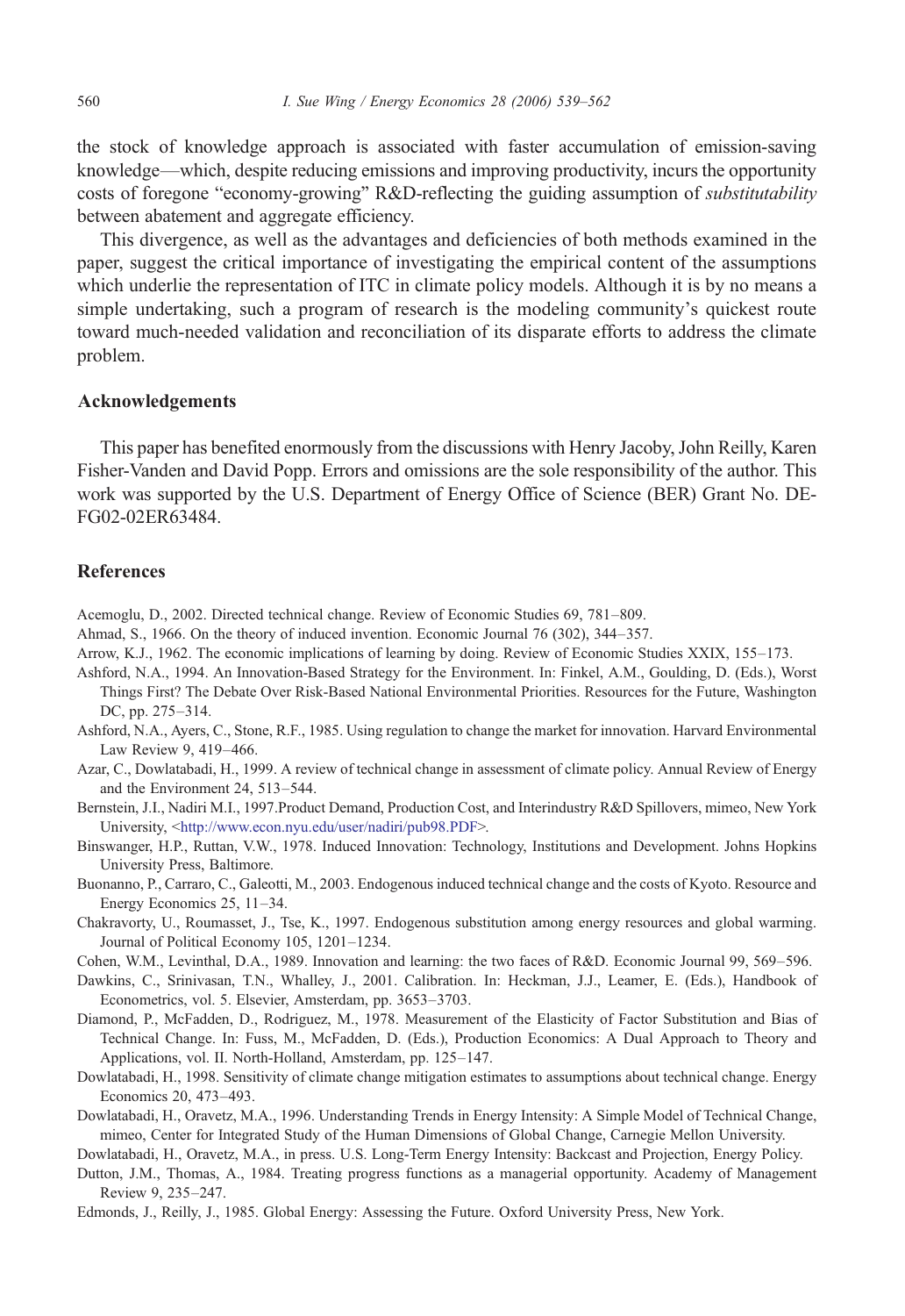- <span id="page-22-0"></span>Gerlagh, R., van der Zwaan, B.C.C., 2003. Gross world product and consumption in a global warming model with endogenous technological change. Resource and Energy Economics 25, 35–57.
- Gerlagh, R., van der Zwaan, B.C.C., Hofkes, M.W., Klaassen, G., 2004. Impacts of CO<sub>2</sub> taxes in an economy with niche markets and learning-by-doing. Environmental and Resource Economics 24, 367–394.
- Goolsbee, A., 1998. Does government R&D policy mainly benefit scientists and engineers? American Economic Review 88 (2), 298–302.
- Goulder, L.H., 2004. Induced Technological Change and Climate Policy, Pew Center on Global Climate Change Report, Washington DC.
- Goulder, L.H., Matthai, K., 2000. Optimal  $CO<sub>2</sub>$  abatement in the presence of induced technological change. Journal of Environmental Economics and Management 39, 1–38.
- Goulder, L.H., Schneider, S.H., 1999. Induced technological change and the attractiveness of CO<sub>2</sub> abatement policies. Resource and Energy Economics 21, 211–253.
- Gregory, K., Rogner, H.-H., 1998. Energy resources and conversion technologies for the 21st century. Mitigation and Adaptation Strategies for Global Change 3, 171–230.
- Gritsevskyi, A., Nakicenovic, N., 2000. Modeling uncertainty of induced technological change. Energy Policy 28, 907–921.
- Grubb, M., Chapuis, T., Duong, M.H., 1995. The economics of changing course: implications of adaptability and inertia for optimal climate policy. Energy Policy 23, 417–431.
- Grubb, M., Köhler, J., Anderson, D., 2002. Induced technical change in energy and environmental modeling: analytic approaches and policy implications. Annual Review of Energy and the Environment 27, 271–308.
- Grubler, A., Messner, S., 1998. Technological change and the timing of mitigation measures. Energy Economics 20, 495–512.
- Grübler, A., Nakićenović, N., Victor, D.G., 1999. Modeling technological change: implications for the global environment. Annual Review of Energy and the Environment 24, 545–569.
- Hicks, J., 1932. The Theory of Wages. Macmillan, London.
- Isoard, S., Soria, A., 2001. Technical change dynamics: evidence from the emerging renewable energy technologies. Energy Economics 23, 619–636.
- Jacoby, H.D., Reilly, J.M., McFarland, J.R., this volume. Technology and Technical Change in the MIT EPPA Model.
- Jakeman, G., Hanslow, K., Hinchy, M., Fisher, B.S., Woffenden, K., 2004. Induced innovations and climate change policy. Energy Economics 26, 937–960.
- Jones, C.I., 1995. R&D-based models of economic growth. Journal of Political Economy 103, 759–784.
- Jones, C.I., 2005. The shape of production functions and the direction of technical change. Quarterly Journal of Economics 120, 517–549.
- Jones, C.I., Williams, J.C., 1998. Measuring the social return to R&D. Quarterly Journal of Economics 113, 1119–1135.
- Jones, C.I., Williams, J.C., 2000. Too much of a good thing? The economics of investment in R&D. Journal of Economic Growth 5, 65–85.
- Jorgenson, D.W., 1984. Econometric Methods for Applied General Equilibrium Analysis. In: Scarf, H.E., Shoven, J.B. (Eds.), Applied General Equilibrium Analysis. Cambridge University, Cambridge, pp. 139–203.
- Kennedy, C., 1964. Induced bias in innovation and the theory of distribution. Economic Journal 74, 541–547.
- Kouvaritakis, N., Soria, A., Isoard, S., Thonet, C., 2000. Endogenous learning in world post-Kyoto scenarios: application of the POLES model under adaptive expectations. International Journal of Global Energy Issues 14, 222–248.
- Lieberman, M.B., 1984. The learning curve and pricing in the chemical processing industries. RAND Journal of Economics 15 (2), 213–228.
- Löschel, A., 2002. Technological change in economic models of environmental policy: a survey. Ecological Economics 43, 105–126.
- Löschel, A., 2004. Technologies, energy consumption and environmental policy in energy–economy models. International Journal of Energy Technology and Policy 2 (3), 250–261.
- Loulou, R., Goldstein, G., Noble, K., 2004. Documentation for the MARKAL Family of Models,<[http://www.etsap.org/](http://www.etsap.org/documentation.asp) [documentation.asp](http://www.etsap.org/documentation.asp)>.
- Manne, A.S., Barreto, L., 2004. Learn-by-doing and carbon dioxide abatement. Energy Economics 26, 621–633.
- Manne, A.S., Richels, R.G., 1997. On stabilizing  $CO<sub>2</sub>$  concentrations: cost-effective emission reduction strategies. Environmental Modeling and Assessment 2, 251–265.
- Manne, A.S., Richels, R.G., Mendelsohn, R., 1995. MERGE: a model for evaluating regional and global effects of GHG reduction policies. Energy Policy 23 (1), 17–34.
- Mansfield, E., 1996. Microeconomic policy and technological change. In: Fuhrer, J.C., Sneddon Little, J. (Eds.), Technology and Growth: Federal Reserve Bank of Boston Conference Series No. 40, pp. 183–200.
- Mattson, N., Wene, C.-O., 1997. Assessing new energy technologies using an energy system model with endogenized experience curves. International Journal of Energy Research 21, 385–393.